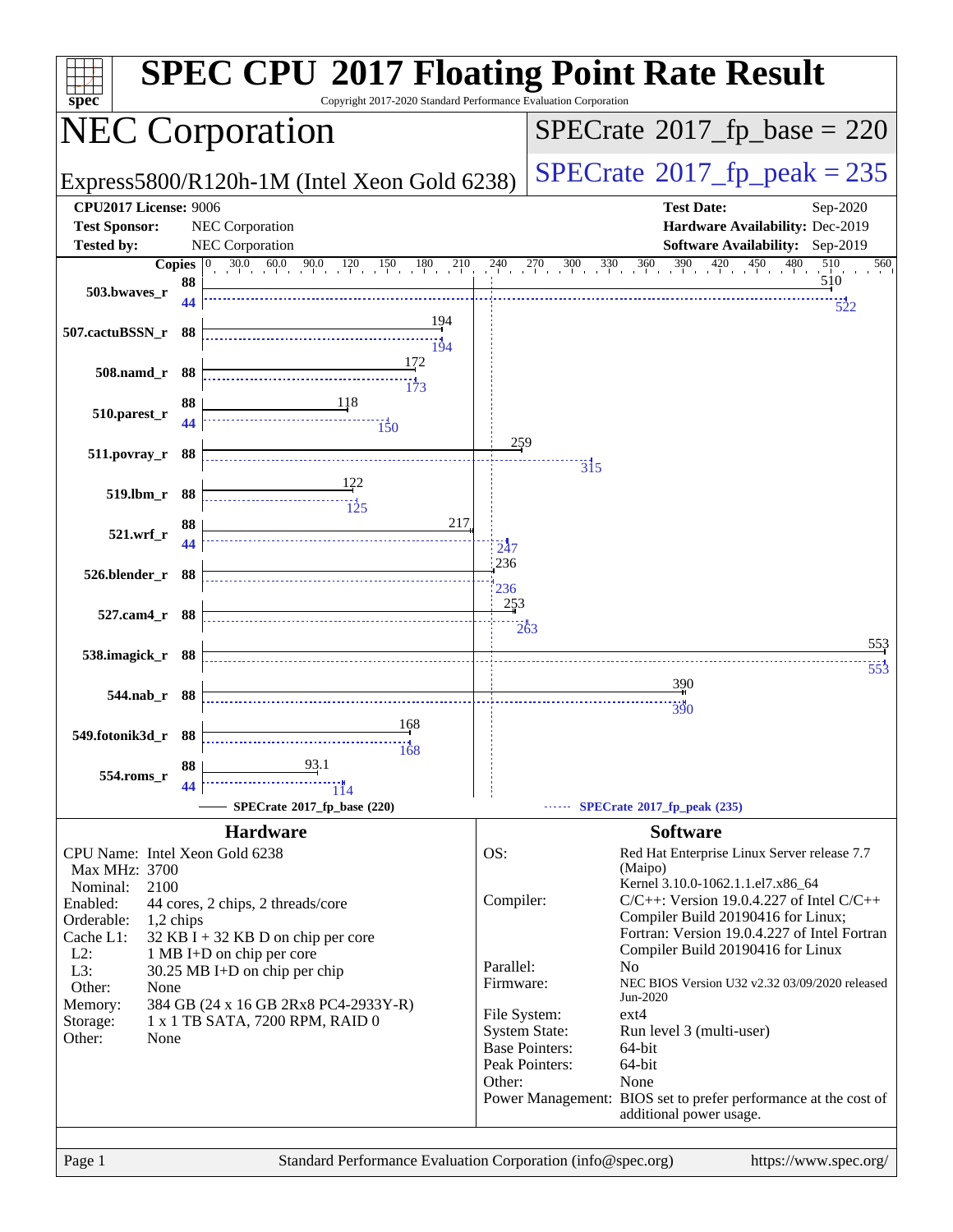

**[SPECrate](http://www.spec.org/auto/cpu2017/Docs/result-fields.html#SPECrate2017fpbase)[2017\\_fp\\_base =](http://www.spec.org/auto/cpu2017/Docs/result-fields.html#SPECrate2017fpbase) 220**

**[SPECrate](http://www.spec.org/auto/cpu2017/Docs/result-fields.html#SPECrate2017fppeak)[2017\\_fp\\_peak =](http://www.spec.org/auto/cpu2017/Docs/result-fields.html#SPECrate2017fppeak) 235**

Results appear in the [order in which they were run.](http://www.spec.org/auto/cpu2017/Docs/result-fields.html#RunOrder) Bold underlined text [indicates a median measurement.](http://www.spec.org/auto/cpu2017/Docs/result-fields.html#Median)

#### **[Submit Notes](http://www.spec.org/auto/cpu2017/Docs/result-fields.html#SubmitNotes)**

 The numactl mechanism was used to bind copies to processors. The config file option 'submit' was used to generate numactl commands to bind each copy to a specific processor. For details, please see the config file.

#### **[Operating System Notes](http://www.spec.org/auto/cpu2017/Docs/result-fields.html#OperatingSystemNotes)**

Stack size set to unlimited using "ulimit -s unlimited"

#### **[Environment Variables Notes](http://www.spec.org/auto/cpu2017/Docs/result-fields.html#EnvironmentVariablesNotes)**

Environment variables set by runcpu before the start of the run: LD LIBRARY PATH = "/home/cpu2017/lib/intel64"

#### **[General Notes](http://www.spec.org/auto/cpu2017/Docs/result-fields.html#GeneralNotes)**

 Binaries compiled on a system with 1x Intel Core i9-7900X CPU + 32GB RAM memory using Redhat Enterprise Linux 7.5 Transparent Huge Pages enabled by default Prior to runcpu invocation Filesystem page cache synced and cleared with: sync; echo 3 > /proc/sys/vm/drop\_caches

**(Continued on next page)**

| Page 2 | Standard Performance Evaluation Corporation (info@spec.org) | https://www.spec.org/ |
|--------|-------------------------------------------------------------|-----------------------|
|        |                                                             |                       |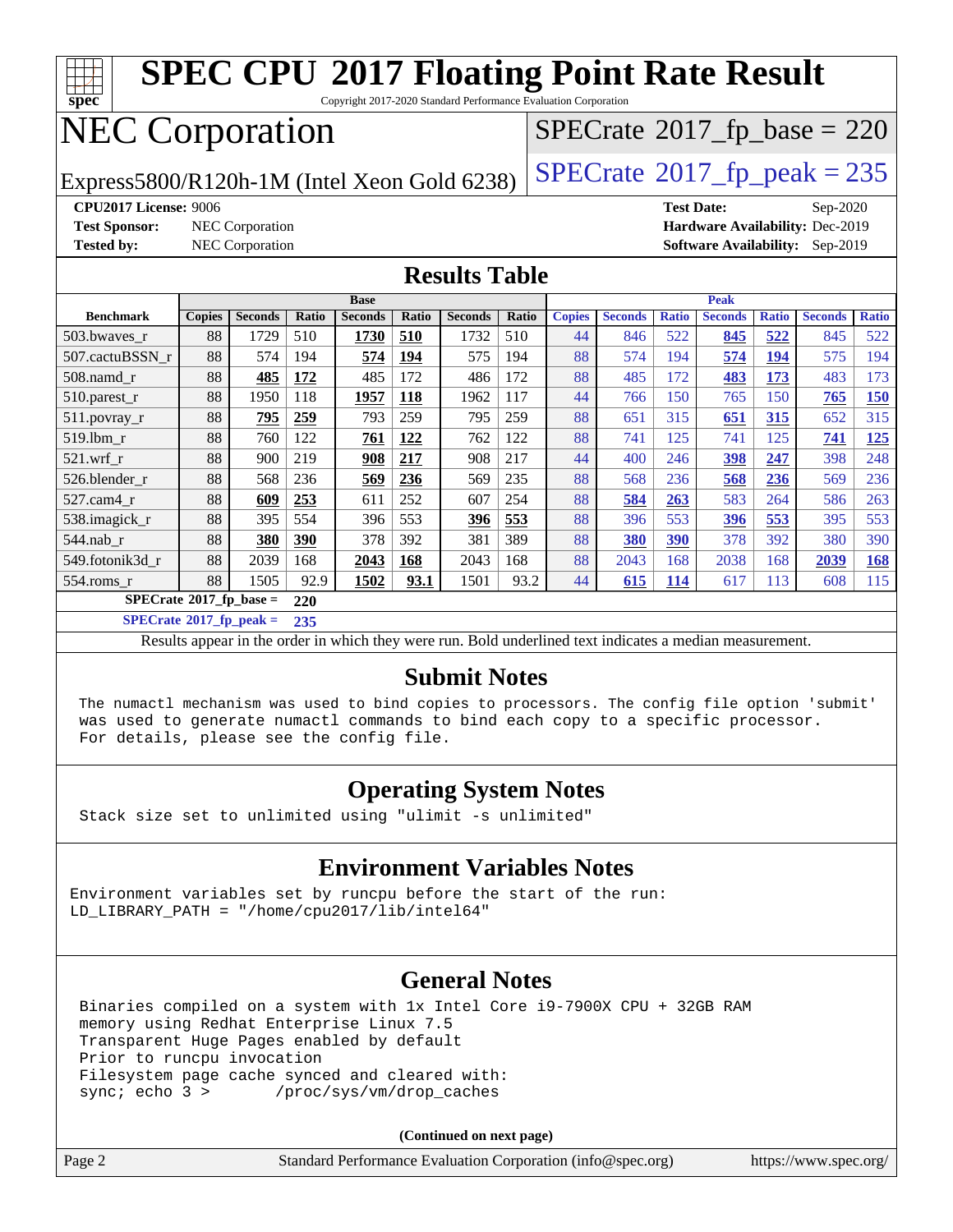

Copyright 2017-2020 Standard Performance Evaluation Corporation

## NEC Corporation

 $SPECTate$ <sup>®</sup>[2017\\_fp\\_base =](http://www.spec.org/auto/cpu2017/Docs/result-fields.html#SPECrate2017fpbase) 220

Express5800/R120h-1M (Intel Xeon Gold 6238)  $\left|$  [SPECrate](http://www.spec.org/auto/cpu2017/Docs/result-fields.html#SPECrate2017fppeak)®[2017\\_fp\\_peak = 2](http://www.spec.org/auto/cpu2017/Docs/result-fields.html#SPECrate2017fppeak)35

**[Test Sponsor:](http://www.spec.org/auto/cpu2017/Docs/result-fields.html#TestSponsor)** NEC Corporation **[Hardware Availability:](http://www.spec.org/auto/cpu2017/Docs/result-fields.html#HardwareAvailability)** Dec-2019 **[Tested by:](http://www.spec.org/auto/cpu2017/Docs/result-fields.html#Testedby)** NEC Corporation **[Software Availability:](http://www.spec.org/auto/cpu2017/Docs/result-fields.html#SoftwareAvailability)** Sep-2019

**[CPU2017 License:](http://www.spec.org/auto/cpu2017/Docs/result-fields.html#CPU2017License)** 9006 **[Test Date:](http://www.spec.org/auto/cpu2017/Docs/result-fields.html#TestDate)** Sep-2020

#### **[General Notes \(Continued\)](http://www.spec.org/auto/cpu2017/Docs/result-fields.html#GeneralNotes)**

 runcpu command invoked through numactl i.e.: numactl --interleave=all runcpu <etc>

 NA: The test sponsor attests, as of date of publication, that CVE-2017-5754 (Meltdown) is mitigated in the system as tested and documented. Yes: The test sponsor attests, as of date of publication, that CVE-2017-5753 (Spectre variant 1) is mitigated in the system as tested and documented. Yes: The test sponsor attests, as of date of publication, that CVE-2017-5715 (Spectre variant 2) is mitigated in the system as tested and documented.

#### **[Platform Notes](http://www.spec.org/auto/cpu2017/Docs/result-fields.html#PlatformNotes)**

 BIOS Settings: Thermal Configuration: Maximum Cooling Workload Profile: General Throughput Compute Memory Patrol Scrubbing: Disabled LLC Dead Line Allocation: Disabled LLC Prefetch: Enabled Enhanced Processor Performance: Enabled Workload Profile: Custom Advanced Memory Protection: Advanced ECC Support Sysinfo program /home/cpu2017/bin/sysinfo Rev: r6365 of 2019-08-21 295195f888a3d7edb1e6e46a485a0011 running on r120h1m Fri Sep 25 19:04:48 2020 SUT (System Under Test) info as seen by some common utilities. For more information on this section, see <https://www.spec.org/cpu2017/Docs/config.html#sysinfo> From /proc/cpuinfo model name : Intel(R) Xeon(R) Gold 6238 CPU @ 2.10GHz 2 "physical id"s (chips) 88 "processors" cores, siblings (Caution: counting these is hw and system dependent. The following excerpts from /proc/cpuinfo might not be reliable. Use with caution.) cpu cores : 22 siblings : 44 physical 0: cores 0 1 2 3 8 9 10 11 12 16 17 18 19 20 21 24 25 26 27 28 physical 1: cores 0 1 2 3 8 9 10 11 12 16 17 18 19 20 21 24 25 26 27 28 From lscpu: Architecture: x86\_64 CPU op-mode(s): 32-bit, 64-bit Byte Order: Little Endian **(Continued on next page)**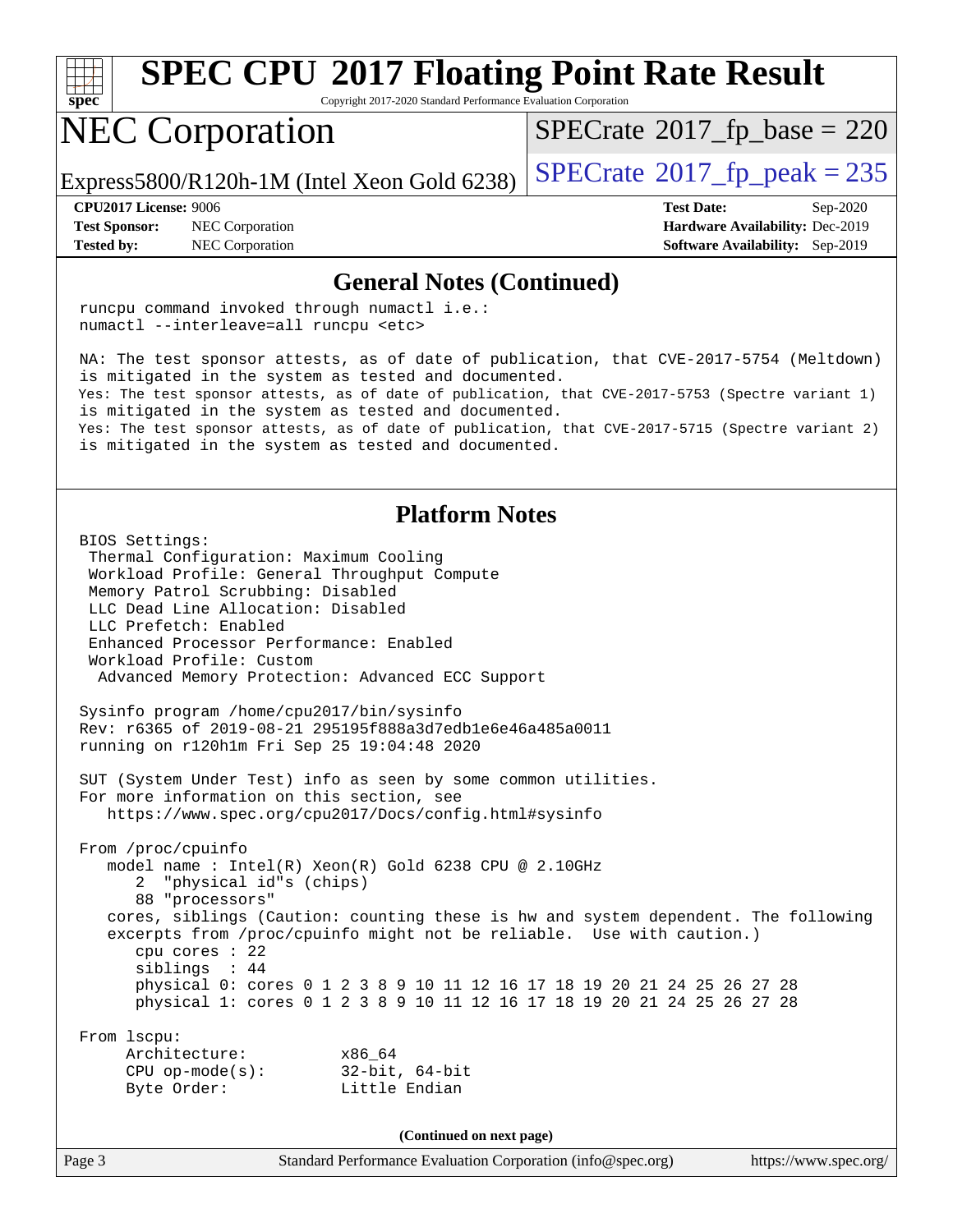

Copyright 2017-2020 Standard Performance Evaluation Corporation

## NEC Corporation

 $SPECrate$ <sup>®</sup>[2017\\_fp\\_base =](http://www.spec.org/auto/cpu2017/Docs/result-fields.html#SPECrate2017fpbase) 220

Express5800/R120h-1M (Intel Xeon Gold 6238)  $\left|$  [SPECrate](http://www.spec.org/auto/cpu2017/Docs/result-fields.html#SPECrate2017fppeak)®[2017\\_fp\\_peak = 2](http://www.spec.org/auto/cpu2017/Docs/result-fields.html#SPECrate2017fppeak)35

**[Test Sponsor:](http://www.spec.org/auto/cpu2017/Docs/result-fields.html#TestSponsor)** NEC Corporation **[Hardware Availability:](http://www.spec.org/auto/cpu2017/Docs/result-fields.html#HardwareAvailability)** Dec-2019 **[Tested by:](http://www.spec.org/auto/cpu2017/Docs/result-fields.html#Testedby)** NEC Corporation **[Software Availability:](http://www.spec.org/auto/cpu2017/Docs/result-fields.html#SoftwareAvailability)** Sep-2019

**[CPU2017 License:](http://www.spec.org/auto/cpu2017/Docs/result-fields.html#CPU2017License)** 9006 **[Test Date:](http://www.spec.org/auto/cpu2017/Docs/result-fields.html#TestDate)** Sep-2020

#### **[Platform Notes \(Continued\)](http://www.spec.org/auto/cpu2017/Docs/result-fields.html#PlatformNotes)**

| CPU(s):                     | 88                                                                                   |  |  |  |
|-----------------------------|--------------------------------------------------------------------------------------|--|--|--|
| On-line CPU(s) list:        | $0 - 87$                                                                             |  |  |  |
| Thread(s) per core:         | $\overline{a}$                                                                       |  |  |  |
| Core(s) per socket:         | 22                                                                                   |  |  |  |
| Socket(s):                  | 2                                                                                    |  |  |  |
| NUMA $node(s):$             | 4                                                                                    |  |  |  |
| Vendor ID:                  | GenuineIntel                                                                         |  |  |  |
| CPU family:                 | 6                                                                                    |  |  |  |
| Model:                      | 85                                                                                   |  |  |  |
| Model name:                 | $Intel(R) Xeon(R) Gold 6238 CPU @ 2.10GHz$                                           |  |  |  |
| Stepping:                   | 7                                                                                    |  |  |  |
| CPU MHz:                    | 2100.000                                                                             |  |  |  |
| BogoMIPS:                   | 4200.00                                                                              |  |  |  |
| Virtualization:             | $VT - x$                                                                             |  |  |  |
| $L1d$ cache:                | 32K                                                                                  |  |  |  |
| Lli cache:                  | 32K                                                                                  |  |  |  |
| $L2$ cache:                 | 1024K                                                                                |  |  |  |
| L3 cache:                   | 30976K                                                                               |  |  |  |
| NUMA $node0$ $CPU(s)$ :     | $0 - 10, 44 - 54$                                                                    |  |  |  |
| NUMA nodel $CPU(s):$        | $11 - 21, 55 - 65$                                                                   |  |  |  |
| NUMA $node2$ $CPU(s)$ :     | $22 - 32,66 - 76$                                                                    |  |  |  |
| NUMA node3 CPU(s):          | $33 - 43, 77 - 87$                                                                   |  |  |  |
| Flagg:                      | fpu vme de pse tsc msr pae mce cx8 apic sep mtrr pge mca cmov                        |  |  |  |
|                             | pat pse36 clflush dts acpi mmx fxsr sse sse2 ss ht tm pbe syscall nx pdpelgb rdtscp  |  |  |  |
|                             | lm constant_tsc art arch_perfmon pebs bts rep_good nopl xtopology nonstop_tsc        |  |  |  |
|                             | aperfmperf eagerfpu pni pclmulqdq dtes64 monitor ds_cpl vmx smx est tm2 ssse3 sdbg   |  |  |  |
|                             | fma cx16 xtpr pdcm pcid dca sse4_1 sse4_2 x2apic movbe popcnt tsc_deadline_timer aes |  |  |  |
|                             | xsave avx f16c rdrand lahf_lm abm 3dnowprefetch epb cat_13 cdp_13 invpcid_single     |  |  |  |
|                             | intel_ppin intel_pt ssbd mba ibrs ibpb stibp ibrs_enhanced tpr_shadow vnmi           |  |  |  |
|                             | flexpriority ept vpid fsgsbase tsc_adjust bmil hle avx2 smep bmi2 erms invpcid rtm   |  |  |  |
|                             | cqm mpx rdt_a avx512f avx512dq rdseed adx smap clflushopt clwb avx512cd avx512bw     |  |  |  |
|                             | avx512vl xsaveopt xsavec xgetbvl cqm_llc cqm_occup_llc cqm_mbm_total cqm_mbm_local   |  |  |  |
|                             | dtherm ida arat pln pts pku ospke avx512_vnni md_clear spec_ctrl intel_stibp         |  |  |  |
| flush_l1d arch_capabilities |                                                                                      |  |  |  |
| /proc/cpuinfo cache data    |                                                                                      |  |  |  |
| cache size $: 30976$ KB     |                                                                                      |  |  |  |
|                             |                                                                                      |  |  |  |
|                             | From numactl --hardware WARNING: a numactl 'node' might or might not correspond to a |  |  |  |
| physical chip.              |                                                                                      |  |  |  |
| $available: 4 nodes (0-3)$  |                                                                                      |  |  |  |
|                             | node 0 cpus: 0 1 2 3 4 5 6 7 8 9 10 44 45 46 47 48 49 50 51 52 53 54                 |  |  |  |
| node 0 size: 97960 MB       |                                                                                      |  |  |  |
| node 0 free: 95519 MB       |                                                                                      |  |  |  |
|                             | node 1 cpus: 11 12 13 14 15 16 17 18 19 20 21 55 56 57 58 59 60 61 62 63 64 65       |  |  |  |
| node 1 size: 98304 MB       |                                                                                      |  |  |  |
| node 1 free: 96018 MB       |                                                                                      |  |  |  |
|                             |                                                                                      |  |  |  |
|                             | (Continued on next page)                                                             |  |  |  |
|                             |                                                                                      |  |  |  |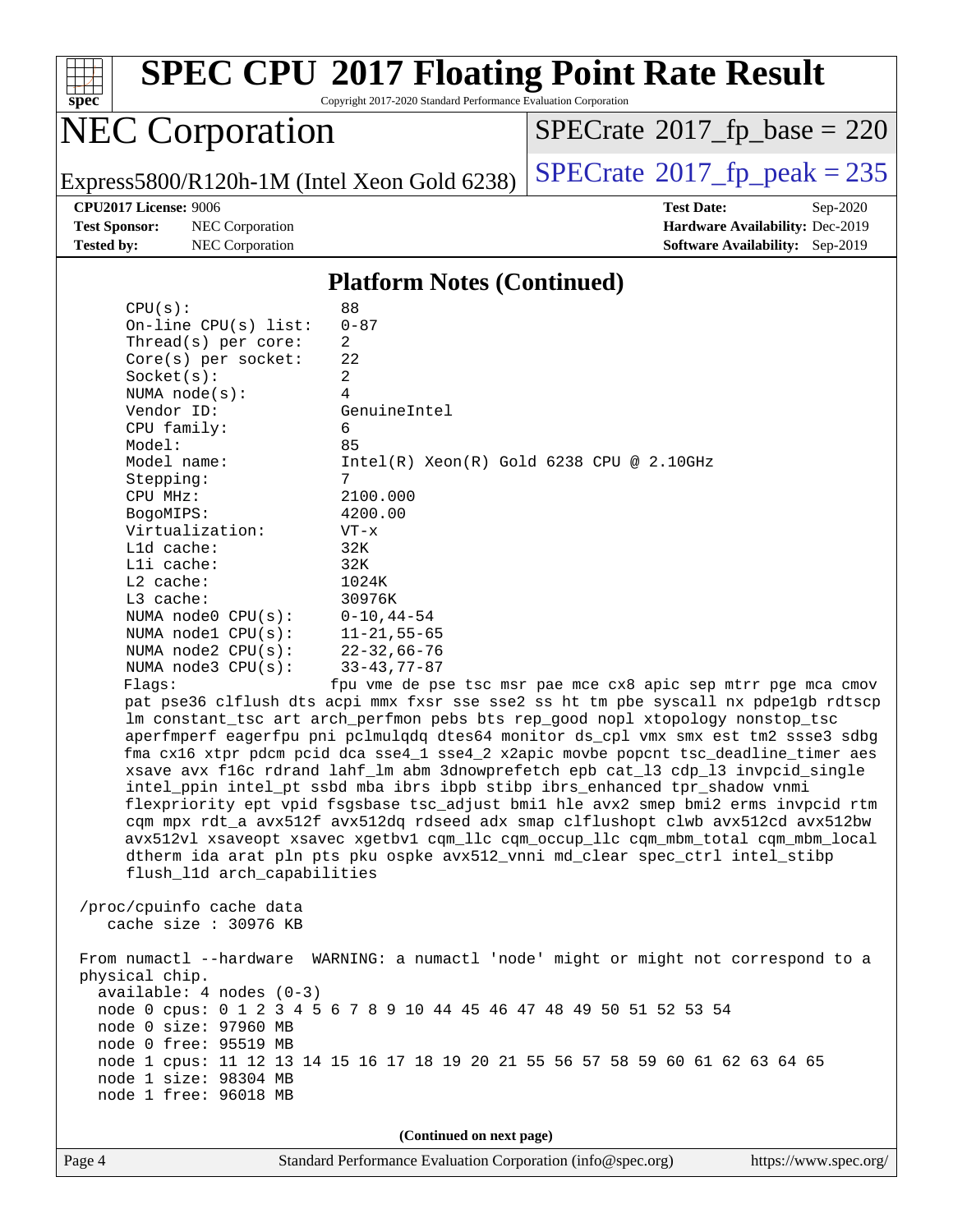| <b>SPEC CPU®2017 Floating Point Rate Result</b><br>Copyright 2017-2020 Standard Performance Evaluation Corporation<br>spec                                                                                                                                                                                                                                                                                                      |                                                                                                                          |  |  |  |  |
|---------------------------------------------------------------------------------------------------------------------------------------------------------------------------------------------------------------------------------------------------------------------------------------------------------------------------------------------------------------------------------------------------------------------------------|--------------------------------------------------------------------------------------------------------------------------|--|--|--|--|
| <b>NEC Corporation</b>                                                                                                                                                                                                                                                                                                                                                                                                          | $SPECrate^{\circ}2017$ _fp_base = 220                                                                                    |  |  |  |  |
| Express5800/R120h-1M (Intel Xeon Gold 6238)                                                                                                                                                                                                                                                                                                                                                                                     | $SPECTate@2017fp peak = 235$                                                                                             |  |  |  |  |
| <b>CPU2017 License: 9006</b>                                                                                                                                                                                                                                                                                                                                                                                                    | <b>Test Date:</b><br>Sep-2020                                                                                            |  |  |  |  |
| <b>Test Sponsor:</b><br>NEC Corporation<br><b>Tested by:</b><br>NEC Corporation                                                                                                                                                                                                                                                                                                                                                 | Hardware Availability: Dec-2019<br><b>Software Availability:</b> Sep-2019                                                |  |  |  |  |
| <b>Platform Notes (Continued)</b>                                                                                                                                                                                                                                                                                                                                                                                               |                                                                                                                          |  |  |  |  |
| node 2 cpus: 22 23 24 25 26 27 28 29 30 31 32 66 67 68 69 70 71 72 73 74 75 76<br>node 2 size: 98304 MB<br>node 2 free: 95961 MB<br>node 3 cpus: 33 34 35 36 37 38 39 40 41 42 43 77 78 79 80 81 82 83 84 85 86 87<br>node 3 size: 98303 MB<br>node 3 free: 95946 MB                                                                                                                                                            |                                                                                                                          |  |  |  |  |
| node distances:<br>node<br>1<br>2<br>3<br>0<br>21<br>0:<br>10<br>- 21<br>21<br>21 21<br>1:<br>21 10<br>2:<br>21<br>21<br>10<br>21<br>3:<br>21<br>21<br>21<br>10                                                                                                                                                                                                                                                                 |                                                                                                                          |  |  |  |  |
| From /proc/meminfo<br>MemTotal:<br>395915080 kB<br>HugePages_Total:<br>0<br>Hugepagesize:<br>2048 kB                                                                                                                                                                                                                                                                                                                            |                                                                                                                          |  |  |  |  |
| From /etc/*release* /etc/*version*<br>os-release:<br>NAME="Red Hat Enterprise Linux Server"<br>VERSION="7.7 (Maipo)"<br>ID="rhel"<br>ID_LIKE="fedora"<br>VARIANT="Server"<br>VARIANT ID="server"<br>VERSION ID="7.7"<br>PRETTY_NAME="Red Hat Enterprise Linux Server 7.7 (Maipo)"<br>redhat-release: Red Hat Enterprise Linux Server release 7.7 (Maipo)<br>system-release: Red Hat Enterprise Linux Server release 7.7 (Maipo) |                                                                                                                          |  |  |  |  |
| system-release-cpe: cpe:/o:redhat:enterprise_linux:7.7:ga:server<br>uname $-a$ :<br>Linux r120h1m 3.10.0-1062.1.1.el7.x86_64 #1 SMP Tue Aug 13 18:39:59 UTC 2019 x86_64<br>x86_64 x86_64 GNU/Linux                                                                                                                                                                                                                              |                                                                                                                          |  |  |  |  |
| Kernel self-reported vulnerability status:                                                                                                                                                                                                                                                                                                                                                                                      |                                                                                                                          |  |  |  |  |
| CVE-2018-3620 (L1 Terminal Fault):<br>Microarchitectural Data Sampling:<br>CVE-2017-5754 (Meltdown):<br>CVE-2018-3639 (Speculative Store Bypass): Mitigation: Speculative Store Bypass disabled                                                                                                                                                                                                                                 | Not affected<br>Not affected<br>Not affected<br>via prctl and seccomp                                                    |  |  |  |  |
| CVE-2017-5753 (Spectre variant 1):<br>$CVE-2017-5715$ (Spectre variant 2):                                                                                                                                                                                                                                                                                                                                                      | Mitigation: Load fences, usercopy/swapgs<br>barriers and __user pointer sanitization<br>Mitigation: Full retpoline, IBPB |  |  |  |  |
| (Continued on next page)                                                                                                                                                                                                                                                                                                                                                                                                        |                                                                                                                          |  |  |  |  |

Page 5 Standard Performance Evaluation Corporation [\(info@spec.org\)](mailto:info@spec.org) <https://www.spec.org/>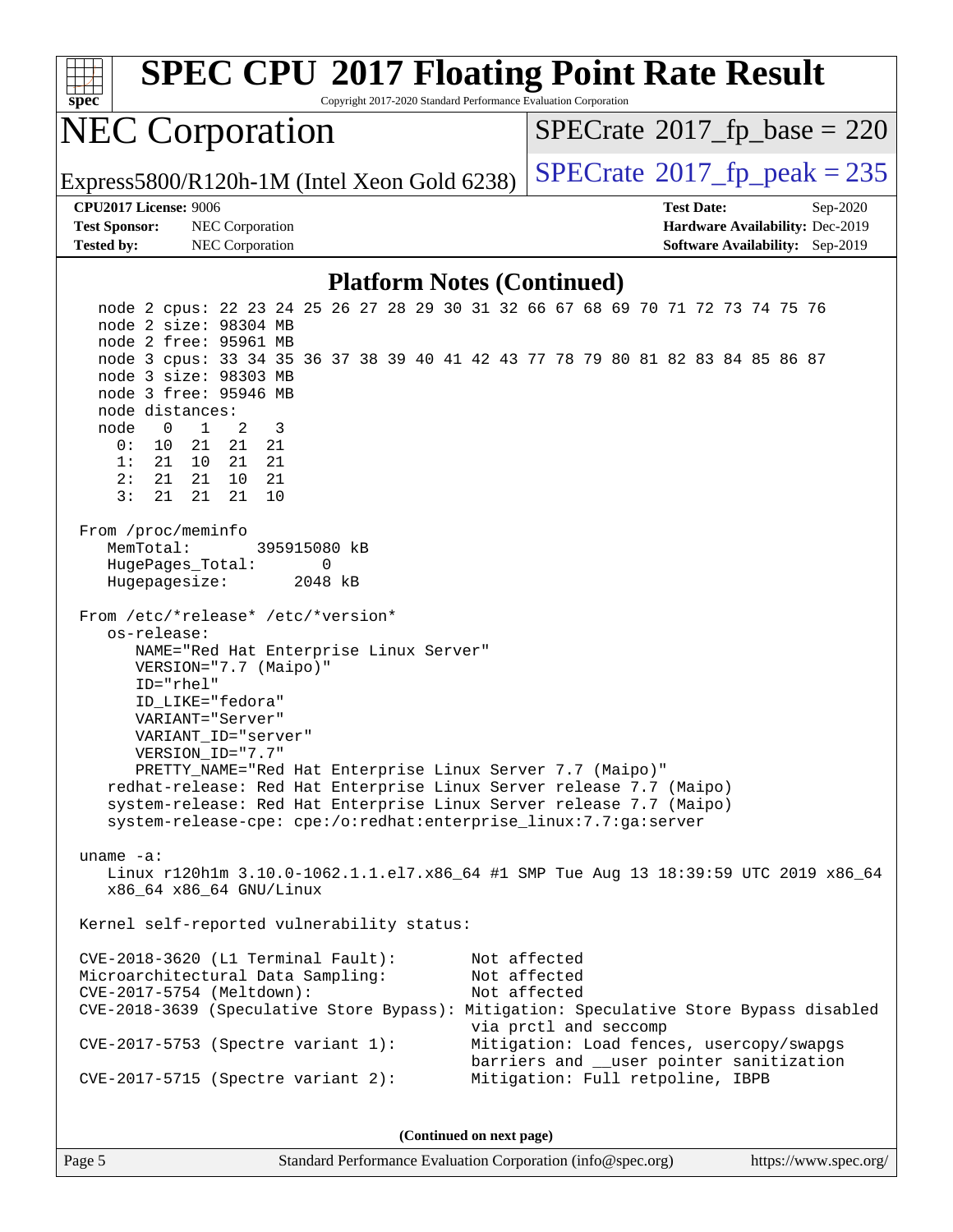| <b>SPEC CPU®2017 Floating Point Rate Result</b>                           |                                                                                                                      |                                                                                            |                                                                                                                                                                                                                                                                                                                                                |                                                                                |
|---------------------------------------------------------------------------|----------------------------------------------------------------------------------------------------------------------|--------------------------------------------------------------------------------------------|------------------------------------------------------------------------------------------------------------------------------------------------------------------------------------------------------------------------------------------------------------------------------------------------------------------------------------------------|--------------------------------------------------------------------------------|
| spec <sup>®</sup>                                                         |                                                                                                                      | Copyright 2017-2020 Standard Performance Evaluation Corporation                            | $SPECrate^{\circ}2017$ [p base = 220                                                                                                                                                                                                                                                                                                           |                                                                                |
|                                                                           | <b>NEC Corporation</b>                                                                                               |                                                                                            |                                                                                                                                                                                                                                                                                                                                                |                                                                                |
|                                                                           |                                                                                                                      | Express5800/R120h-1M (Intel Xeon Gold 6238)                                                | $SPECTate@2017fr peak = 235$                                                                                                                                                                                                                                                                                                                   |                                                                                |
| <b>CPU2017 License: 9006</b><br><b>Test Sponsor:</b><br><b>Tested by:</b> | NEC Corporation<br>NEC Corporation                                                                                   |                                                                                            | <b>Test Date:</b>                                                                                                                                                                                                                                                                                                                              | Sep-2020<br>Hardware Availability: Dec-2019<br>Software Availability: Sep-2019 |
|                                                                           | <b>Platform Notes (Continued)</b>                                                                                    |                                                                                            |                                                                                                                                                                                                                                                                                                                                                |                                                                                |
|                                                                           | run-level 3 Sep 25 18:59                                                                                             |                                                                                            |                                                                                                                                                                                                                                                                                                                                                |                                                                                |
| Filesystem<br>/dev/sda3                                                   | SPEC is set to: /home/cpu2017                                                                                        | Type Size Used Avail Use% Mounted on<br>ext4 908G 183G 680G 22% /                          |                                                                                                                                                                                                                                                                                                                                                |                                                                                |
| BIOS:<br>Vendor:                                                          | From /sys/devices/virtual/dmi/id<br>NEC U32 03/09/2020<br>NEC<br>Product: Express5800/R120h-1M<br>Serial: JPN0084094 |                                                                                            |                                                                                                                                                                                                                                                                                                                                                |                                                                                |
| Memory:                                                                   | 24x HPE P03050-091 16 GB 2 rank 2933<br>(End of data from sysinfo program)                                           |                                                                                            | Additional information from dmidecode follows. WARNING: Use caution when you interpret<br>this section. The 'dmidecode' program reads system data which is "intended to allow<br>hardware to be accurately determined", but the intent may not be met, as there are<br>frequent changes to hardware, firmware, and the "DMTF SMBIOS" standard. |                                                                                |
|                                                                           | <b>Compiler Version Notes</b>                                                                                        |                                                                                            |                                                                                                                                                                                                                                                                                                                                                |                                                                                |
| C                                                                         |                                                                                                                      | 519.1bm_r(base, peak) 538.imagick_r(base, peak)<br>544.nab_r(base, peak)                   |                                                                                                                                                                                                                                                                                                                                                |                                                                                |
|                                                                           | Version 19.0.4.227 Build 20190416                                                                                    | Copyright (C) 1985-2019 Intel Corporation. All rights reserved.<br>_______________________ | Intel(R) C Intel(R) 64 Compiler for applications running on Intel(R) 64,                                                                                                                                                                                                                                                                       |                                                                                |
| $C++$                                                                     |                                                                                                                      | $508.namd_r(base, peak) 510.parest_r(base, peak)$                                          |                                                                                                                                                                                                                                                                                                                                                |                                                                                |
|                                                                           | Version 19.0.4.227 Build 20190416                                                                                    | Copyright (C) 1985-2019 Intel Corporation. All rights reserved.                            | Intel(R) $C++$ Intel(R) 64 Compiler for applications running on Intel(R) 64,                                                                                                                                                                                                                                                                   |                                                                                |
|                                                                           |                                                                                                                      |                                                                                            | $C++$ , C $\qquad$ 511.povray_r(base, peak) 526.blender_r(base, peak)                                                                                                                                                                                                                                                                          |                                                                                |
|                                                                           | Version 19.0.4.227 Build 20190416                                                                                    | Copyright (C) 1985-2019 Intel Corporation. All rights reserved.                            | Intel(R) $C++$ Intel(R) 64 Compiler for applications running on Intel(R) 64,                                                                                                                                                                                                                                                                   |                                                                                |
| (Continued on next page)                                                  |                                                                                                                      |                                                                                            |                                                                                                                                                                                                                                                                                                                                                |                                                                                |
| Page 6                                                                    |                                                                                                                      | Standard Performance Evaluation Corporation (info@spec.org)                                |                                                                                                                                                                                                                                                                                                                                                | https://www.spec.org/                                                          |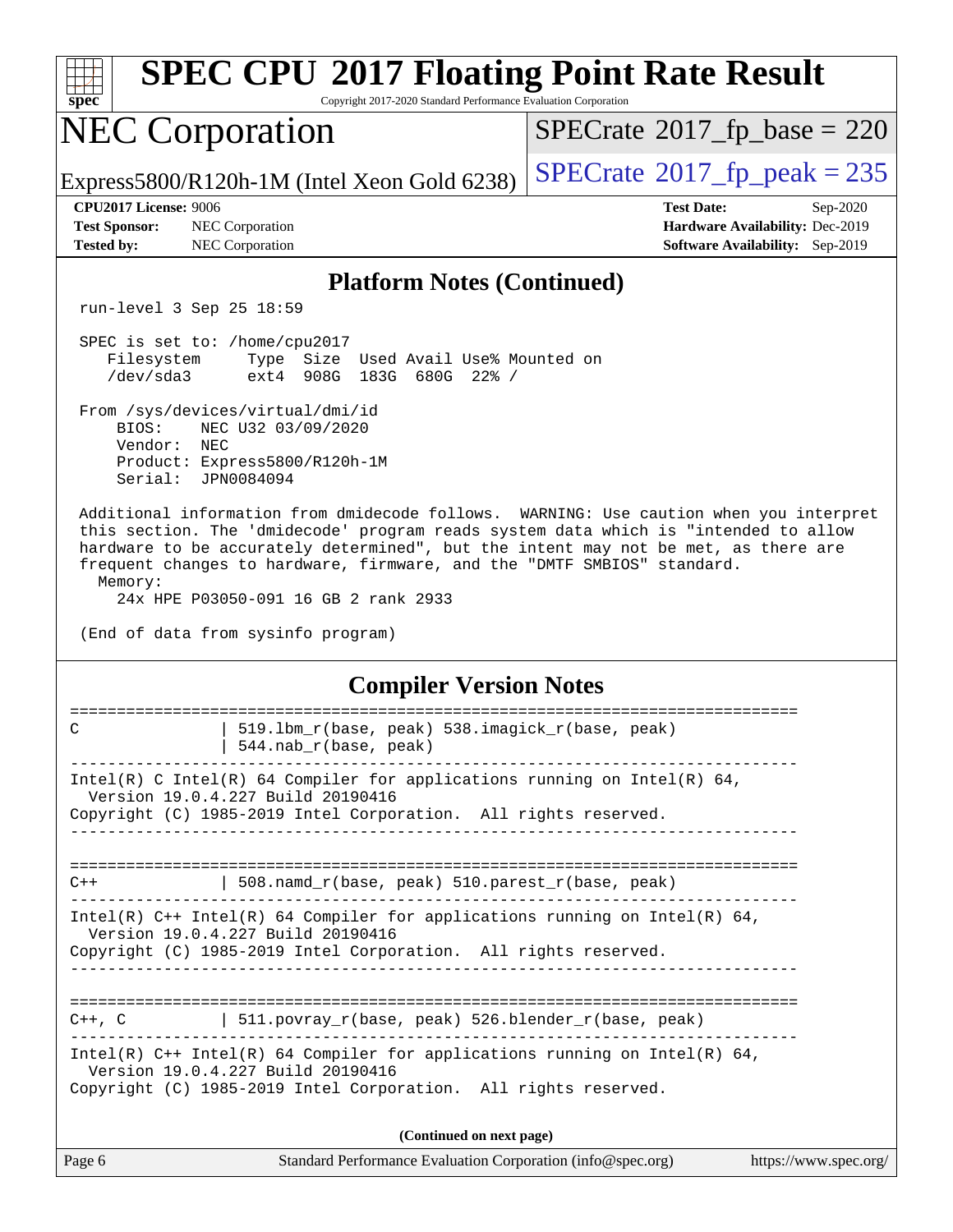

Copyright 2017-2020 Standard Performance Evaluation Corporation

## NEC Corporation

 $SPECrate$ <sup>®</sup>[2017\\_fp\\_base =](http://www.spec.org/auto/cpu2017/Docs/result-fields.html#SPECrate2017fpbase) 220

Express5800/R120h-1M (Intel Xeon Gold 6238)  $\left|$  [SPECrate](http://www.spec.org/auto/cpu2017/Docs/result-fields.html#SPECrate2017fppeak)®[2017\\_fp\\_peak = 2](http://www.spec.org/auto/cpu2017/Docs/result-fields.html#SPECrate2017fppeak)35

**[CPU2017 License:](http://www.spec.org/auto/cpu2017/Docs/result-fields.html#CPU2017License)** 9006 **[Test Date:](http://www.spec.org/auto/cpu2017/Docs/result-fields.html#TestDate)** Sep-2020 **[Test Sponsor:](http://www.spec.org/auto/cpu2017/Docs/result-fields.html#TestSponsor)** NEC Corporation **[Hardware Availability:](http://www.spec.org/auto/cpu2017/Docs/result-fields.html#HardwareAvailability)** Dec-2019 **[Tested by:](http://www.spec.org/auto/cpu2017/Docs/result-fields.html#Testedby)** NEC Corporation **[Software Availability:](http://www.spec.org/auto/cpu2017/Docs/result-fields.html#SoftwareAvailability)** Sep-2019

#### **[Compiler Version Notes \(Continued\)](http://www.spec.org/auto/cpu2017/Docs/result-fields.html#CompilerVersionNotes)**

| Intel(R) C Intel(R) 64 Compiler for applications running on Intel(R) 64,<br>Version 19.0.4.227 Build 20190416<br>Copyright (C) 1985-2019 Intel Corporation. All rights reserved.                                                                                                                                                                                                                                                                                                                                                                                     |                                                                                                                                                                                                                                                                                                                                                                              |  |  |  |  |
|----------------------------------------------------------------------------------------------------------------------------------------------------------------------------------------------------------------------------------------------------------------------------------------------------------------------------------------------------------------------------------------------------------------------------------------------------------------------------------------------------------------------------------------------------------------------|------------------------------------------------------------------------------------------------------------------------------------------------------------------------------------------------------------------------------------------------------------------------------------------------------------------------------------------------------------------------------|--|--|--|--|
| $C_{++}$ , C, Fortran   507.cactuBSSN_r(base, peak)<br>______________                                                                                                                                                                                                                                                                                                                                                                                                                                                                                                |                                                                                                                                                                                                                                                                                                                                                                              |  |  |  |  |
| Intel(R) $C++$ Intel(R) 64 Compiler for applications running on Intel(R) 64,<br>Version 19.0.4.227 Build 20190416<br>Copyright (C) 1985-2019 Intel Corporation. All rights reserved.<br>Intel(R) C Intel(R) 64 Compiler for applications running on Intel(R) 64,<br>Version 19.0.4.227 Build 20190416<br>Copyright (C) 1985-2019 Intel Corporation. All rights reserved.<br>Intel(R) Fortran Intel(R) 64 Compiler for applications running on $Intel(R)$<br>64, Version 19.0.4.227 Build 20190416<br>Copyright (C) 1985-2019 Intel Corporation. All rights reserved. |                                                                                                                                                                                                                                                                                                                                                                              |  |  |  |  |
| Fortran                                                                                                                                                                                                                                                                                                                                                                                                                                                                                                                                                              | 503.bwaves_r(base, peak) 549.fotonik3d_r(base, peak)<br>554.roms_r(base, peak)                                                                                                                                                                                                                                                                                               |  |  |  |  |
| $Intel(R)$ Fortran Intel(R) 64 Compiler for applications running on Intel(R)<br>64, Version 19.0.4.227 Build 20190416<br>Copyright (C) 1985-2019 Intel Corporation. All rights reserved.                                                                                                                                                                                                                                                                                                                                                                             |                                                                                                                                                                                                                                                                                                                                                                              |  |  |  |  |
|                                                                                                                                                                                                                                                                                                                                                                                                                                                                                                                                                                      | Fortran, C   521.wrf_r(base, peak) 527.cam4_r(base, peak)                                                                                                                                                                                                                                                                                                                    |  |  |  |  |
|                                                                                                                                                                                                                                                                                                                                                                                                                                                                                                                                                                      | $Intel(R)$ Fortran Intel(R) 64 Compiler for applications running on Intel(R)<br>64, Version 19.0.4.227 Build 20190416<br>Copyright (C) 1985-2019 Intel Corporation. All rights reserved.<br>Intel(R) C Intel(R) 64 Compiler for applications running on Intel(R) 64,<br>Version 19.0.4.227 Build 20190416<br>Copyright (C) 1985-2019 Intel Corporation. All rights reserved. |  |  |  |  |

#### **[Base Compiler Invocation](http://www.spec.org/auto/cpu2017/Docs/result-fields.html#BaseCompilerInvocation)**

[C benchmarks](http://www.spec.org/auto/cpu2017/Docs/result-fields.html#Cbenchmarks): [icc -m64 -std=c11](http://www.spec.org/cpu2017/results/res2020q4/cpu2017-20200928-24113.flags.html#user_CCbase_intel_icc_64bit_c11_33ee0cdaae7deeeab2a9725423ba97205ce30f63b9926c2519791662299b76a0318f32ddfffdc46587804de3178b4f9328c46fa7c2b0cd779d7a61945c91cd35)

[C++ benchmarks:](http://www.spec.org/auto/cpu2017/Docs/result-fields.html#CXXbenchmarks) [icpc -m64](http://www.spec.org/cpu2017/results/res2020q4/cpu2017-20200928-24113.flags.html#user_CXXbase_intel_icpc_64bit_4ecb2543ae3f1412ef961e0650ca070fec7b7afdcd6ed48761b84423119d1bf6bdf5cad15b44d48e7256388bc77273b966e5eb805aefd121eb22e9299b2ec9d9)

**(Continued on next page)**

Page 7 Standard Performance Evaluation Corporation [\(info@spec.org\)](mailto:info@spec.org) <https://www.spec.org/>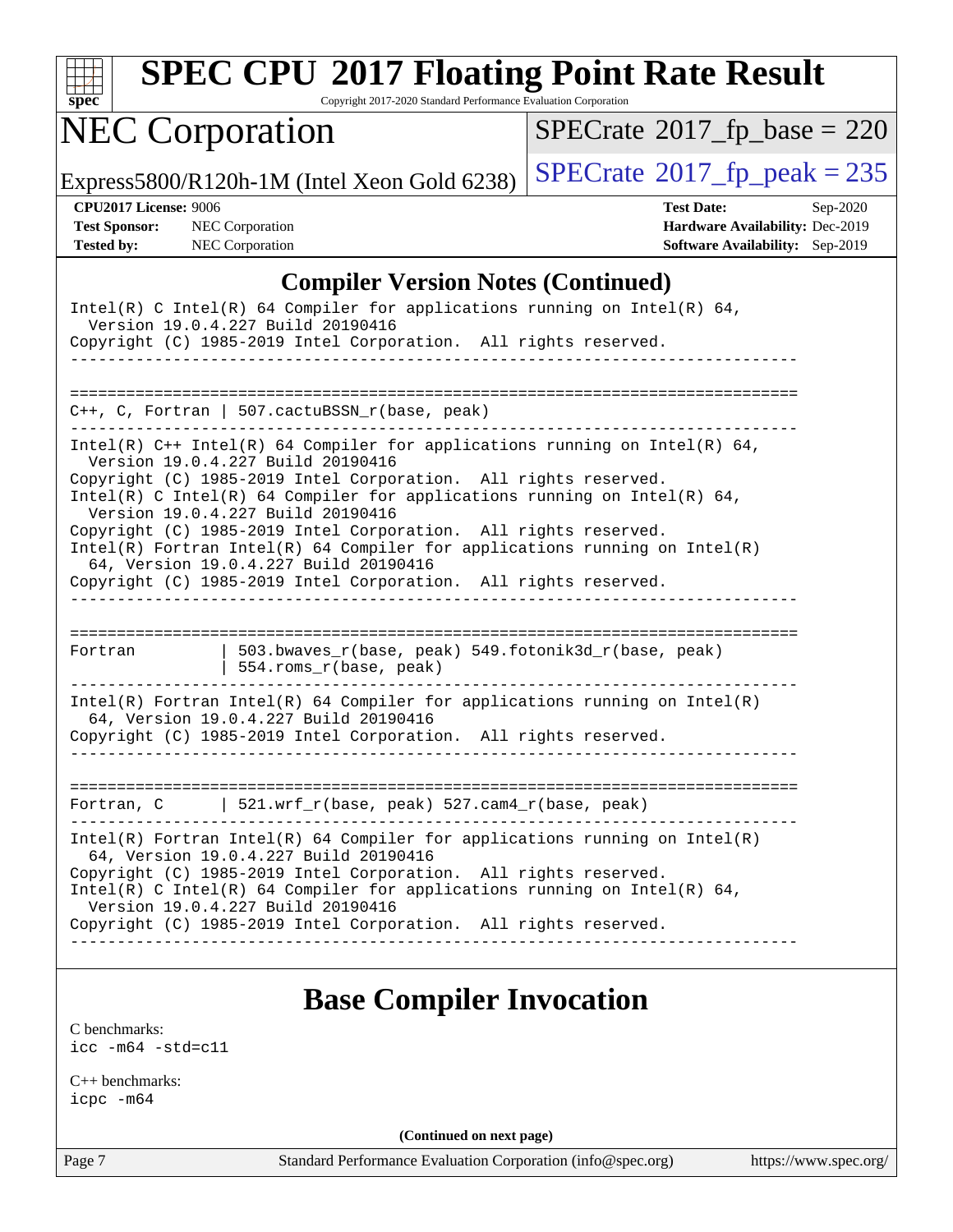

Copyright 2017-2020 Standard Performance Evaluation Corporation

## NEC Corporation

 $SPECTate$ <sup>®</sup>[2017\\_fp\\_base =](http://www.spec.org/auto/cpu2017/Docs/result-fields.html#SPECrate2017fpbase) 220

Express5800/R120h-1M (Intel Xeon Gold 6238)  $\left|$  [SPECrate](http://www.spec.org/auto/cpu2017/Docs/result-fields.html#SPECrate2017fppeak)®[2017\\_fp\\_peak = 2](http://www.spec.org/auto/cpu2017/Docs/result-fields.html#SPECrate2017fppeak)35

**[Test Sponsor:](http://www.spec.org/auto/cpu2017/Docs/result-fields.html#TestSponsor)** NEC Corporation **[Hardware Availability:](http://www.spec.org/auto/cpu2017/Docs/result-fields.html#HardwareAvailability)** Dec-2019 **[Tested by:](http://www.spec.org/auto/cpu2017/Docs/result-fields.html#Testedby)** NEC Corporation **[Software Availability:](http://www.spec.org/auto/cpu2017/Docs/result-fields.html#SoftwareAvailability)** Sep-2019

**[CPU2017 License:](http://www.spec.org/auto/cpu2017/Docs/result-fields.html#CPU2017License)** 9006 **[Test Date:](http://www.spec.org/auto/cpu2017/Docs/result-fields.html#TestDate)** Sep-2020

## **[Base Compiler Invocation \(Continued\)](http://www.spec.org/auto/cpu2017/Docs/result-fields.html#BaseCompilerInvocation)**

[Fortran benchmarks](http://www.spec.org/auto/cpu2017/Docs/result-fields.html#Fortranbenchmarks): [ifort -m64](http://www.spec.org/cpu2017/results/res2020q4/cpu2017-20200928-24113.flags.html#user_FCbase_intel_ifort_64bit_24f2bb282fbaeffd6157abe4f878425411749daecae9a33200eee2bee2fe76f3b89351d69a8130dd5949958ce389cf37ff59a95e7a40d588e8d3a57e0c3fd751)

[Benchmarks using both Fortran and C](http://www.spec.org/auto/cpu2017/Docs/result-fields.html#BenchmarksusingbothFortranandC): [ifort -m64](http://www.spec.org/cpu2017/results/res2020q4/cpu2017-20200928-24113.flags.html#user_CC_FCbase_intel_ifort_64bit_24f2bb282fbaeffd6157abe4f878425411749daecae9a33200eee2bee2fe76f3b89351d69a8130dd5949958ce389cf37ff59a95e7a40d588e8d3a57e0c3fd751) [icc -m64 -std=c11](http://www.spec.org/cpu2017/results/res2020q4/cpu2017-20200928-24113.flags.html#user_CC_FCbase_intel_icc_64bit_c11_33ee0cdaae7deeeab2a9725423ba97205ce30f63b9926c2519791662299b76a0318f32ddfffdc46587804de3178b4f9328c46fa7c2b0cd779d7a61945c91cd35)

[Benchmarks using both C and C++](http://www.spec.org/auto/cpu2017/Docs/result-fields.html#BenchmarksusingbothCandCXX): [icpc -m64](http://www.spec.org/cpu2017/results/res2020q4/cpu2017-20200928-24113.flags.html#user_CC_CXXbase_intel_icpc_64bit_4ecb2543ae3f1412ef961e0650ca070fec7b7afdcd6ed48761b84423119d1bf6bdf5cad15b44d48e7256388bc77273b966e5eb805aefd121eb22e9299b2ec9d9) [icc -m64 -std=c11](http://www.spec.org/cpu2017/results/res2020q4/cpu2017-20200928-24113.flags.html#user_CC_CXXbase_intel_icc_64bit_c11_33ee0cdaae7deeeab2a9725423ba97205ce30f63b9926c2519791662299b76a0318f32ddfffdc46587804de3178b4f9328c46fa7c2b0cd779d7a61945c91cd35)

[Benchmarks using Fortran, C, and C++:](http://www.spec.org/auto/cpu2017/Docs/result-fields.html#BenchmarksusingFortranCandCXX) [icpc -m64](http://www.spec.org/cpu2017/results/res2020q4/cpu2017-20200928-24113.flags.html#user_CC_CXX_FCbase_intel_icpc_64bit_4ecb2543ae3f1412ef961e0650ca070fec7b7afdcd6ed48761b84423119d1bf6bdf5cad15b44d48e7256388bc77273b966e5eb805aefd121eb22e9299b2ec9d9) [icc -m64 -std=c11](http://www.spec.org/cpu2017/results/res2020q4/cpu2017-20200928-24113.flags.html#user_CC_CXX_FCbase_intel_icc_64bit_c11_33ee0cdaae7deeeab2a9725423ba97205ce30f63b9926c2519791662299b76a0318f32ddfffdc46587804de3178b4f9328c46fa7c2b0cd779d7a61945c91cd35) [ifort -m64](http://www.spec.org/cpu2017/results/res2020q4/cpu2017-20200928-24113.flags.html#user_CC_CXX_FCbase_intel_ifort_64bit_24f2bb282fbaeffd6157abe4f878425411749daecae9a33200eee2bee2fe76f3b89351d69a8130dd5949958ce389cf37ff59a95e7a40d588e8d3a57e0c3fd751)

#### **[Base Portability Flags](http://www.spec.org/auto/cpu2017/Docs/result-fields.html#BasePortabilityFlags)**

 503.bwaves\_r: [-DSPEC\\_LP64](http://www.spec.org/cpu2017/results/res2020q4/cpu2017-20200928-24113.flags.html#suite_basePORTABILITY503_bwaves_r_DSPEC_LP64) 507.cactuBSSN\_r: [-DSPEC\\_LP64](http://www.spec.org/cpu2017/results/res2020q4/cpu2017-20200928-24113.flags.html#suite_basePORTABILITY507_cactuBSSN_r_DSPEC_LP64) 508.namd\_r: [-DSPEC\\_LP64](http://www.spec.org/cpu2017/results/res2020q4/cpu2017-20200928-24113.flags.html#suite_basePORTABILITY508_namd_r_DSPEC_LP64) 510.parest\_r: [-DSPEC\\_LP64](http://www.spec.org/cpu2017/results/res2020q4/cpu2017-20200928-24113.flags.html#suite_basePORTABILITY510_parest_r_DSPEC_LP64) 511.povray\_r: [-DSPEC\\_LP64](http://www.spec.org/cpu2017/results/res2020q4/cpu2017-20200928-24113.flags.html#suite_basePORTABILITY511_povray_r_DSPEC_LP64) 519.lbm\_r: [-DSPEC\\_LP64](http://www.spec.org/cpu2017/results/res2020q4/cpu2017-20200928-24113.flags.html#suite_basePORTABILITY519_lbm_r_DSPEC_LP64) 521.wrf\_r: [-DSPEC\\_LP64](http://www.spec.org/cpu2017/results/res2020q4/cpu2017-20200928-24113.flags.html#suite_basePORTABILITY521_wrf_r_DSPEC_LP64) [-DSPEC\\_CASE\\_FLAG](http://www.spec.org/cpu2017/results/res2020q4/cpu2017-20200928-24113.flags.html#b521.wrf_r_baseCPORTABILITY_DSPEC_CASE_FLAG) [-convert big\\_endian](http://www.spec.org/cpu2017/results/res2020q4/cpu2017-20200928-24113.flags.html#user_baseFPORTABILITY521_wrf_r_convert_big_endian_c3194028bc08c63ac5d04de18c48ce6d347e4e562e8892b8bdbdc0214820426deb8554edfa529a3fb25a586e65a3d812c835984020483e7e73212c4d31a38223) 526.blender\_r: [-DSPEC\\_LP64](http://www.spec.org/cpu2017/results/res2020q4/cpu2017-20200928-24113.flags.html#suite_basePORTABILITY526_blender_r_DSPEC_LP64) [-DSPEC\\_LINUX](http://www.spec.org/cpu2017/results/res2020q4/cpu2017-20200928-24113.flags.html#b526.blender_r_baseCPORTABILITY_DSPEC_LINUX) [-funsigned-char](http://www.spec.org/cpu2017/results/res2020q4/cpu2017-20200928-24113.flags.html#user_baseCPORTABILITY526_blender_r_force_uchar_40c60f00ab013830e2dd6774aeded3ff59883ba5a1fc5fc14077f794d777847726e2a5858cbc7672e36e1b067e7e5c1d9a74f7176df07886a243d7cc18edfe67) 527.cam4\_r: [-DSPEC\\_LP64](http://www.spec.org/cpu2017/results/res2020q4/cpu2017-20200928-24113.flags.html#suite_basePORTABILITY527_cam4_r_DSPEC_LP64) [-DSPEC\\_CASE\\_FLAG](http://www.spec.org/cpu2017/results/res2020q4/cpu2017-20200928-24113.flags.html#b527.cam4_r_baseCPORTABILITY_DSPEC_CASE_FLAG) 538.imagick\_r: [-DSPEC\\_LP64](http://www.spec.org/cpu2017/results/res2020q4/cpu2017-20200928-24113.flags.html#suite_basePORTABILITY538_imagick_r_DSPEC_LP64) 544.nab\_r: [-DSPEC\\_LP64](http://www.spec.org/cpu2017/results/res2020q4/cpu2017-20200928-24113.flags.html#suite_basePORTABILITY544_nab_r_DSPEC_LP64) 549.fotonik3d\_r: [-DSPEC\\_LP64](http://www.spec.org/cpu2017/results/res2020q4/cpu2017-20200928-24113.flags.html#suite_basePORTABILITY549_fotonik3d_r_DSPEC_LP64) 554.roms\_r: [-DSPEC\\_LP64](http://www.spec.org/cpu2017/results/res2020q4/cpu2017-20200928-24113.flags.html#suite_basePORTABILITY554_roms_r_DSPEC_LP64)

## **[Base Optimization Flags](http://www.spec.org/auto/cpu2017/Docs/result-fields.html#BaseOptimizationFlags)**

[C benchmarks](http://www.spec.org/auto/cpu2017/Docs/result-fields.html#Cbenchmarks):

[-xCORE-AVX2](http://www.spec.org/cpu2017/results/res2020q4/cpu2017-20200928-24113.flags.html#user_CCbase_f-xCORE-AVX2) [-ipo](http://www.spec.org/cpu2017/results/res2020q4/cpu2017-20200928-24113.flags.html#user_CCbase_f-ipo) [-O3](http://www.spec.org/cpu2017/results/res2020q4/cpu2017-20200928-24113.flags.html#user_CCbase_f-O3) [-no-prec-div](http://www.spec.org/cpu2017/results/res2020q4/cpu2017-20200928-24113.flags.html#user_CCbase_f-no-prec-div) [-qopt-prefetch](http://www.spec.org/cpu2017/results/res2020q4/cpu2017-20200928-24113.flags.html#user_CCbase_f-qopt-prefetch) [-ffinite-math-only](http://www.spec.org/cpu2017/results/res2020q4/cpu2017-20200928-24113.flags.html#user_CCbase_f_finite_math_only_cb91587bd2077682c4b38af759c288ed7c732db004271a9512da14a4f8007909a5f1427ecbf1a0fb78ff2a814402c6114ac565ca162485bbcae155b5e4258871) [-qopt-mem-layout-trans=4](http://www.spec.org/cpu2017/results/res2020q4/cpu2017-20200928-24113.flags.html#user_CCbase_f-qopt-mem-layout-trans_fa39e755916c150a61361b7846f310bcdf6f04e385ef281cadf3647acec3f0ae266d1a1d22d972a7087a248fd4e6ca390a3634700869573d231a252c784941a8) [C++ benchmarks:](http://www.spec.org/auto/cpu2017/Docs/result-fields.html#CXXbenchmarks) [-xCORE-AVX2](http://www.spec.org/cpu2017/results/res2020q4/cpu2017-20200928-24113.flags.html#user_CXXbase_f-xCORE-AVX2) [-ipo](http://www.spec.org/cpu2017/results/res2020q4/cpu2017-20200928-24113.flags.html#user_CXXbase_f-ipo) [-O3](http://www.spec.org/cpu2017/results/res2020q4/cpu2017-20200928-24113.flags.html#user_CXXbase_f-O3) [-no-prec-div](http://www.spec.org/cpu2017/results/res2020q4/cpu2017-20200928-24113.flags.html#user_CXXbase_f-no-prec-div) [-qopt-prefetch](http://www.spec.org/cpu2017/results/res2020q4/cpu2017-20200928-24113.flags.html#user_CXXbase_f-qopt-prefetch) [-ffinite-math-only](http://www.spec.org/cpu2017/results/res2020q4/cpu2017-20200928-24113.flags.html#user_CXXbase_f_finite_math_only_cb91587bd2077682c4b38af759c288ed7c732db004271a9512da14a4f8007909a5f1427ecbf1a0fb78ff2a814402c6114ac565ca162485bbcae155b5e4258871) [-qopt-mem-layout-trans=4](http://www.spec.org/cpu2017/results/res2020q4/cpu2017-20200928-24113.flags.html#user_CXXbase_f-qopt-mem-layout-trans_fa39e755916c150a61361b7846f310bcdf6f04e385ef281cadf3647acec3f0ae266d1a1d22d972a7087a248fd4e6ca390a3634700869573d231a252c784941a8) [Fortran benchmarks](http://www.spec.org/auto/cpu2017/Docs/result-fields.html#Fortranbenchmarks): [-xCORE-AVX2](http://www.spec.org/cpu2017/results/res2020q4/cpu2017-20200928-24113.flags.html#user_FCbase_f-xCORE-AVX2) [-ipo](http://www.spec.org/cpu2017/results/res2020q4/cpu2017-20200928-24113.flags.html#user_FCbase_f-ipo) [-O3](http://www.spec.org/cpu2017/results/res2020q4/cpu2017-20200928-24113.flags.html#user_FCbase_f-O3) [-no-prec-div](http://www.spec.org/cpu2017/results/res2020q4/cpu2017-20200928-24113.flags.html#user_FCbase_f-no-prec-div) [-qopt-prefetch](http://www.spec.org/cpu2017/results/res2020q4/cpu2017-20200928-24113.flags.html#user_FCbase_f-qopt-prefetch) [-ffinite-math-only](http://www.spec.org/cpu2017/results/res2020q4/cpu2017-20200928-24113.flags.html#user_FCbase_f_finite_math_only_cb91587bd2077682c4b38af759c288ed7c732db004271a9512da14a4f8007909a5f1427ecbf1a0fb78ff2a814402c6114ac565ca162485bbcae155b5e4258871)

**(Continued on next page)**

| Page 8 | Standard Performance Evaluation Corporation (info@spec.org) | https://www.spec.org/ |
|--------|-------------------------------------------------------------|-----------------------|
|--------|-------------------------------------------------------------|-----------------------|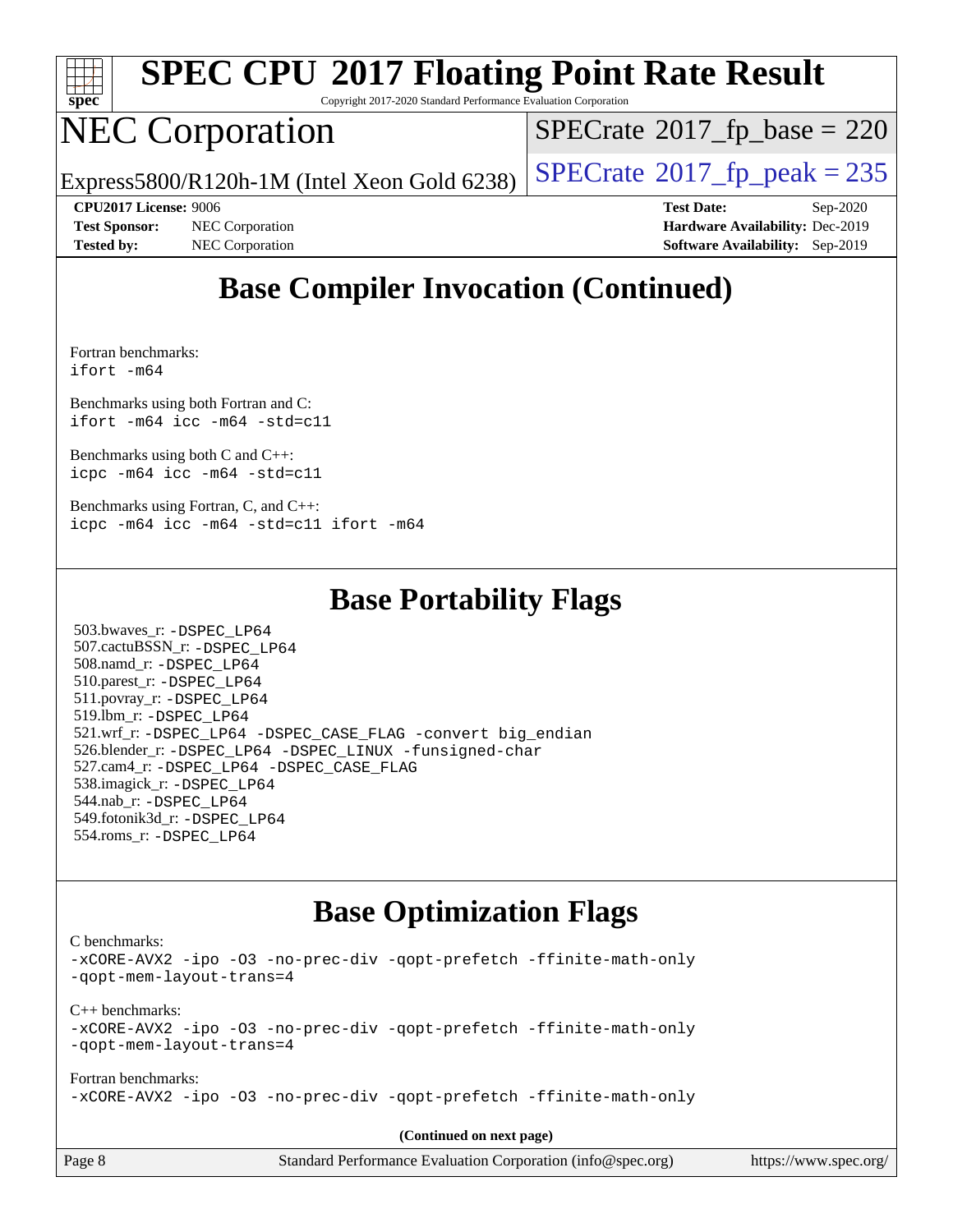

Copyright 2017-2020 Standard Performance Evaluation Corporation

## NEC Corporation

 $SPECTate$ <sup>®</sup>[2017\\_fp\\_base =](http://www.spec.org/auto/cpu2017/Docs/result-fields.html#SPECrate2017fpbase) 220

Express5800/R120h-1M (Intel Xeon Gold 6238)  $\left|$  [SPECrate](http://www.spec.org/auto/cpu2017/Docs/result-fields.html#SPECrate2017fppeak)®[2017\\_fp\\_peak = 2](http://www.spec.org/auto/cpu2017/Docs/result-fields.html#SPECrate2017fppeak)35

**[Test Sponsor:](http://www.spec.org/auto/cpu2017/Docs/result-fields.html#TestSponsor)** NEC Corporation **[Hardware Availability:](http://www.spec.org/auto/cpu2017/Docs/result-fields.html#HardwareAvailability)** Dec-2019 **[Tested by:](http://www.spec.org/auto/cpu2017/Docs/result-fields.html#Testedby)** NEC Corporation **[Software Availability:](http://www.spec.org/auto/cpu2017/Docs/result-fields.html#SoftwareAvailability)** Sep-2019

**[CPU2017 License:](http://www.spec.org/auto/cpu2017/Docs/result-fields.html#CPU2017License)** 9006 **[Test Date:](http://www.spec.org/auto/cpu2017/Docs/result-fields.html#TestDate)** Sep-2020

## **[Base Optimization Flags \(Continued\)](http://www.spec.org/auto/cpu2017/Docs/result-fields.html#BaseOptimizationFlags)**

[Fortran benchmarks](http://www.spec.org/auto/cpu2017/Docs/result-fields.html#Fortranbenchmarks) (continued):

[-qopt-mem-layout-trans=4](http://www.spec.org/cpu2017/results/res2020q4/cpu2017-20200928-24113.flags.html#user_FCbase_f-qopt-mem-layout-trans_fa39e755916c150a61361b7846f310bcdf6f04e385ef281cadf3647acec3f0ae266d1a1d22d972a7087a248fd4e6ca390a3634700869573d231a252c784941a8) [-auto](http://www.spec.org/cpu2017/results/res2020q4/cpu2017-20200928-24113.flags.html#user_FCbase_f-auto) [-nostandard-realloc-lhs](http://www.spec.org/cpu2017/results/res2020q4/cpu2017-20200928-24113.flags.html#user_FCbase_f_2003_std_realloc_82b4557e90729c0f113870c07e44d33d6f5a304b4f63d4c15d2d0f1fab99f5daaed73bdb9275d9ae411527f28b936061aa8b9c8f2d63842963b95c9dd6426b8a) [-align array32byte](http://www.spec.org/cpu2017/results/res2020q4/cpu2017-20200928-24113.flags.html#user_FCbase_align_array32byte_b982fe038af199962ba9a80c053b8342c548c85b40b8e86eb3cc33dee0d7986a4af373ac2d51c3f7cf710a18d62fdce2948f201cd044323541f22fc0fffc51b6)

[Benchmarks using both Fortran and C](http://www.spec.org/auto/cpu2017/Docs/result-fields.html#BenchmarksusingbothFortranandC):

[-xCORE-AVX2](http://www.spec.org/cpu2017/results/res2020q4/cpu2017-20200928-24113.flags.html#user_CC_FCbase_f-xCORE-AVX2) [-ipo](http://www.spec.org/cpu2017/results/res2020q4/cpu2017-20200928-24113.flags.html#user_CC_FCbase_f-ipo) [-O3](http://www.spec.org/cpu2017/results/res2020q4/cpu2017-20200928-24113.flags.html#user_CC_FCbase_f-O3) [-no-prec-div](http://www.spec.org/cpu2017/results/res2020q4/cpu2017-20200928-24113.flags.html#user_CC_FCbase_f-no-prec-div) [-qopt-prefetch](http://www.spec.org/cpu2017/results/res2020q4/cpu2017-20200928-24113.flags.html#user_CC_FCbase_f-qopt-prefetch) [-ffinite-math-only](http://www.spec.org/cpu2017/results/res2020q4/cpu2017-20200928-24113.flags.html#user_CC_FCbase_f_finite_math_only_cb91587bd2077682c4b38af759c288ed7c732db004271a9512da14a4f8007909a5f1427ecbf1a0fb78ff2a814402c6114ac565ca162485bbcae155b5e4258871) [-qopt-mem-layout-trans=4](http://www.spec.org/cpu2017/results/res2020q4/cpu2017-20200928-24113.flags.html#user_CC_FCbase_f-qopt-mem-layout-trans_fa39e755916c150a61361b7846f310bcdf6f04e385ef281cadf3647acec3f0ae266d1a1d22d972a7087a248fd4e6ca390a3634700869573d231a252c784941a8) [-auto](http://www.spec.org/cpu2017/results/res2020q4/cpu2017-20200928-24113.flags.html#user_CC_FCbase_f-auto) [-nostandard-realloc-lhs](http://www.spec.org/cpu2017/results/res2020q4/cpu2017-20200928-24113.flags.html#user_CC_FCbase_f_2003_std_realloc_82b4557e90729c0f113870c07e44d33d6f5a304b4f63d4c15d2d0f1fab99f5daaed73bdb9275d9ae411527f28b936061aa8b9c8f2d63842963b95c9dd6426b8a) [-align array32byte](http://www.spec.org/cpu2017/results/res2020q4/cpu2017-20200928-24113.flags.html#user_CC_FCbase_align_array32byte_b982fe038af199962ba9a80c053b8342c548c85b40b8e86eb3cc33dee0d7986a4af373ac2d51c3f7cf710a18d62fdce2948f201cd044323541f22fc0fffc51b6)

[Benchmarks using both C and C++](http://www.spec.org/auto/cpu2017/Docs/result-fields.html#BenchmarksusingbothCandCXX):

[-xCORE-AVX2](http://www.spec.org/cpu2017/results/res2020q4/cpu2017-20200928-24113.flags.html#user_CC_CXXbase_f-xCORE-AVX2) [-ipo](http://www.spec.org/cpu2017/results/res2020q4/cpu2017-20200928-24113.flags.html#user_CC_CXXbase_f-ipo) [-O3](http://www.spec.org/cpu2017/results/res2020q4/cpu2017-20200928-24113.flags.html#user_CC_CXXbase_f-O3) [-no-prec-div](http://www.spec.org/cpu2017/results/res2020q4/cpu2017-20200928-24113.flags.html#user_CC_CXXbase_f-no-prec-div) [-qopt-prefetch](http://www.spec.org/cpu2017/results/res2020q4/cpu2017-20200928-24113.flags.html#user_CC_CXXbase_f-qopt-prefetch) [-ffinite-math-only](http://www.spec.org/cpu2017/results/res2020q4/cpu2017-20200928-24113.flags.html#user_CC_CXXbase_f_finite_math_only_cb91587bd2077682c4b38af759c288ed7c732db004271a9512da14a4f8007909a5f1427ecbf1a0fb78ff2a814402c6114ac565ca162485bbcae155b5e4258871) [-qopt-mem-layout-trans=4](http://www.spec.org/cpu2017/results/res2020q4/cpu2017-20200928-24113.flags.html#user_CC_CXXbase_f-qopt-mem-layout-trans_fa39e755916c150a61361b7846f310bcdf6f04e385ef281cadf3647acec3f0ae266d1a1d22d972a7087a248fd4e6ca390a3634700869573d231a252c784941a8)

#### [Benchmarks using Fortran, C, and C++:](http://www.spec.org/auto/cpu2017/Docs/result-fields.html#BenchmarksusingFortranCandCXX)

[-xCORE-AVX2](http://www.spec.org/cpu2017/results/res2020q4/cpu2017-20200928-24113.flags.html#user_CC_CXX_FCbase_f-xCORE-AVX2) [-ipo](http://www.spec.org/cpu2017/results/res2020q4/cpu2017-20200928-24113.flags.html#user_CC_CXX_FCbase_f-ipo) [-O3](http://www.spec.org/cpu2017/results/res2020q4/cpu2017-20200928-24113.flags.html#user_CC_CXX_FCbase_f-O3) [-no-prec-div](http://www.spec.org/cpu2017/results/res2020q4/cpu2017-20200928-24113.flags.html#user_CC_CXX_FCbase_f-no-prec-div) [-qopt-prefetch](http://www.spec.org/cpu2017/results/res2020q4/cpu2017-20200928-24113.flags.html#user_CC_CXX_FCbase_f-qopt-prefetch) [-ffinite-math-only](http://www.spec.org/cpu2017/results/res2020q4/cpu2017-20200928-24113.flags.html#user_CC_CXX_FCbase_f_finite_math_only_cb91587bd2077682c4b38af759c288ed7c732db004271a9512da14a4f8007909a5f1427ecbf1a0fb78ff2a814402c6114ac565ca162485bbcae155b5e4258871) [-qopt-mem-layout-trans=4](http://www.spec.org/cpu2017/results/res2020q4/cpu2017-20200928-24113.flags.html#user_CC_CXX_FCbase_f-qopt-mem-layout-trans_fa39e755916c150a61361b7846f310bcdf6f04e385ef281cadf3647acec3f0ae266d1a1d22d972a7087a248fd4e6ca390a3634700869573d231a252c784941a8) [-auto](http://www.spec.org/cpu2017/results/res2020q4/cpu2017-20200928-24113.flags.html#user_CC_CXX_FCbase_f-auto) [-nostandard-realloc-lhs](http://www.spec.org/cpu2017/results/res2020q4/cpu2017-20200928-24113.flags.html#user_CC_CXX_FCbase_f_2003_std_realloc_82b4557e90729c0f113870c07e44d33d6f5a304b4f63d4c15d2d0f1fab99f5daaed73bdb9275d9ae411527f28b936061aa8b9c8f2d63842963b95c9dd6426b8a) [-align array32byte](http://www.spec.org/cpu2017/results/res2020q4/cpu2017-20200928-24113.flags.html#user_CC_CXX_FCbase_align_array32byte_b982fe038af199962ba9a80c053b8342c548c85b40b8e86eb3cc33dee0d7986a4af373ac2d51c3f7cf710a18d62fdce2948f201cd044323541f22fc0fffc51b6)

#### **[Peak Compiler Invocation](http://www.spec.org/auto/cpu2017/Docs/result-fields.html#PeakCompilerInvocation)**

[C benchmarks](http://www.spec.org/auto/cpu2017/Docs/result-fields.html#Cbenchmarks): [icc -m64 -std=c11](http://www.spec.org/cpu2017/results/res2020q4/cpu2017-20200928-24113.flags.html#user_CCpeak_intel_icc_64bit_c11_33ee0cdaae7deeeab2a9725423ba97205ce30f63b9926c2519791662299b76a0318f32ddfffdc46587804de3178b4f9328c46fa7c2b0cd779d7a61945c91cd35)

[C++ benchmarks:](http://www.spec.org/auto/cpu2017/Docs/result-fields.html#CXXbenchmarks) [icpc -m64](http://www.spec.org/cpu2017/results/res2020q4/cpu2017-20200928-24113.flags.html#user_CXXpeak_intel_icpc_64bit_4ecb2543ae3f1412ef961e0650ca070fec7b7afdcd6ed48761b84423119d1bf6bdf5cad15b44d48e7256388bc77273b966e5eb805aefd121eb22e9299b2ec9d9)

[Fortran benchmarks](http://www.spec.org/auto/cpu2017/Docs/result-fields.html#Fortranbenchmarks): [ifort -m64](http://www.spec.org/cpu2017/results/res2020q4/cpu2017-20200928-24113.flags.html#user_FCpeak_intel_ifort_64bit_24f2bb282fbaeffd6157abe4f878425411749daecae9a33200eee2bee2fe76f3b89351d69a8130dd5949958ce389cf37ff59a95e7a40d588e8d3a57e0c3fd751)

[Benchmarks using both Fortran and C](http://www.spec.org/auto/cpu2017/Docs/result-fields.html#BenchmarksusingbothFortranandC): [ifort -m64](http://www.spec.org/cpu2017/results/res2020q4/cpu2017-20200928-24113.flags.html#user_CC_FCpeak_intel_ifort_64bit_24f2bb282fbaeffd6157abe4f878425411749daecae9a33200eee2bee2fe76f3b89351d69a8130dd5949958ce389cf37ff59a95e7a40d588e8d3a57e0c3fd751) [icc -m64 -std=c11](http://www.spec.org/cpu2017/results/res2020q4/cpu2017-20200928-24113.flags.html#user_CC_FCpeak_intel_icc_64bit_c11_33ee0cdaae7deeeab2a9725423ba97205ce30f63b9926c2519791662299b76a0318f32ddfffdc46587804de3178b4f9328c46fa7c2b0cd779d7a61945c91cd35)

[Benchmarks using both C and C++](http://www.spec.org/auto/cpu2017/Docs/result-fields.html#BenchmarksusingbothCandCXX): [icpc -m64](http://www.spec.org/cpu2017/results/res2020q4/cpu2017-20200928-24113.flags.html#user_CC_CXXpeak_intel_icpc_64bit_4ecb2543ae3f1412ef961e0650ca070fec7b7afdcd6ed48761b84423119d1bf6bdf5cad15b44d48e7256388bc77273b966e5eb805aefd121eb22e9299b2ec9d9) [icc -m64 -std=c11](http://www.spec.org/cpu2017/results/res2020q4/cpu2017-20200928-24113.flags.html#user_CC_CXXpeak_intel_icc_64bit_c11_33ee0cdaae7deeeab2a9725423ba97205ce30f63b9926c2519791662299b76a0318f32ddfffdc46587804de3178b4f9328c46fa7c2b0cd779d7a61945c91cd35)

[Benchmarks using Fortran, C, and C++:](http://www.spec.org/auto/cpu2017/Docs/result-fields.html#BenchmarksusingFortranCandCXX) [icpc -m64](http://www.spec.org/cpu2017/results/res2020q4/cpu2017-20200928-24113.flags.html#user_CC_CXX_FCpeak_intel_icpc_64bit_4ecb2543ae3f1412ef961e0650ca070fec7b7afdcd6ed48761b84423119d1bf6bdf5cad15b44d48e7256388bc77273b966e5eb805aefd121eb22e9299b2ec9d9) [icc -m64 -std=c11](http://www.spec.org/cpu2017/results/res2020q4/cpu2017-20200928-24113.flags.html#user_CC_CXX_FCpeak_intel_icc_64bit_c11_33ee0cdaae7deeeab2a9725423ba97205ce30f63b9926c2519791662299b76a0318f32ddfffdc46587804de3178b4f9328c46fa7c2b0cd779d7a61945c91cd35) [ifort -m64](http://www.spec.org/cpu2017/results/res2020q4/cpu2017-20200928-24113.flags.html#user_CC_CXX_FCpeak_intel_ifort_64bit_24f2bb282fbaeffd6157abe4f878425411749daecae9a33200eee2bee2fe76f3b89351d69a8130dd5949958ce389cf37ff59a95e7a40d588e8d3a57e0c3fd751)

#### **[Peak Portability Flags](http://www.spec.org/auto/cpu2017/Docs/result-fields.html#PeakPortabilityFlags)**

Same as Base Portability Flags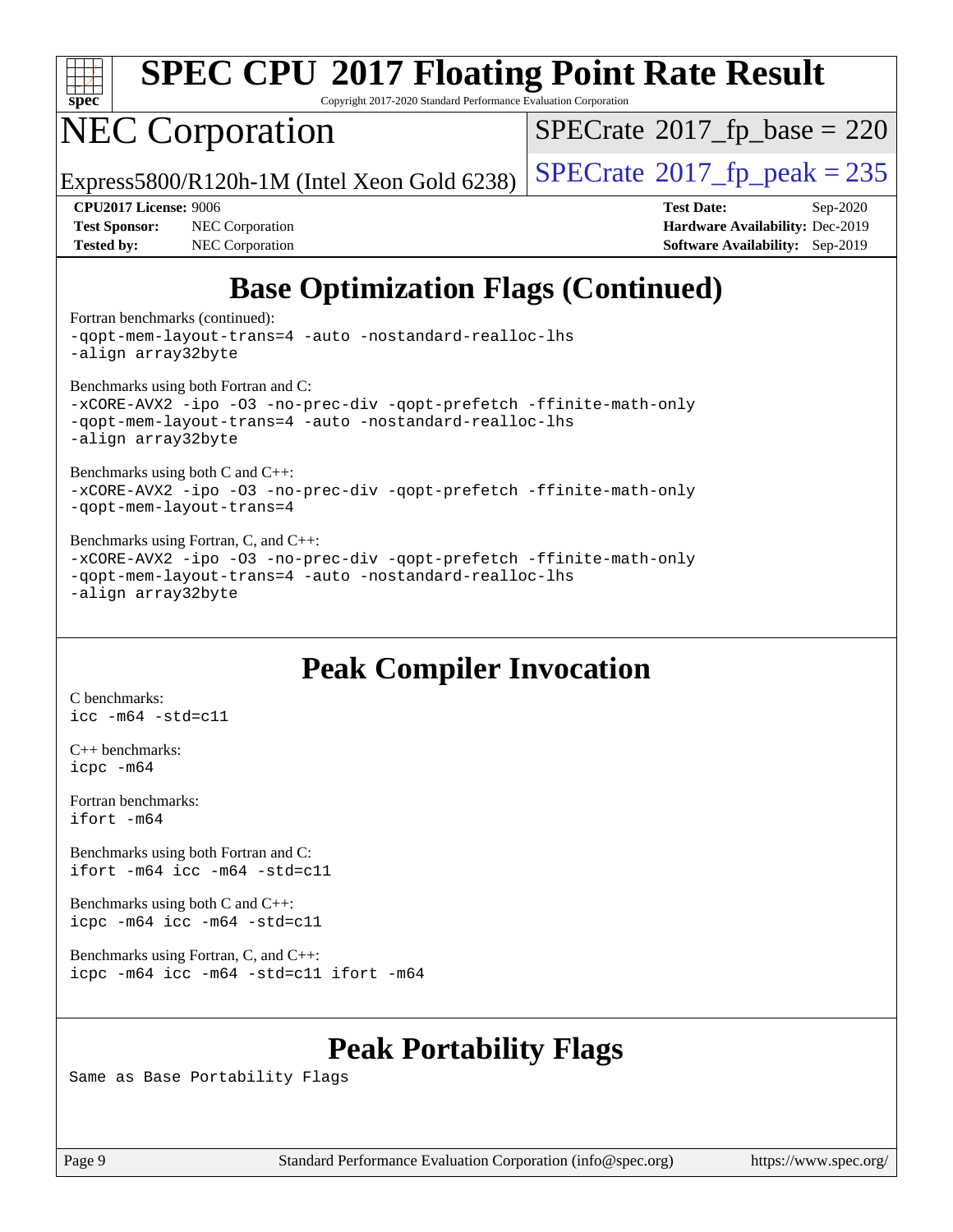

Copyright 2017-2020 Standard Performance Evaluation Corporation

## NEC Corporation

 $SPECTate$ <sup>®</sup>[2017\\_fp\\_base =](http://www.spec.org/auto/cpu2017/Docs/result-fields.html#SPECrate2017fpbase) 220

Express5800/R120h-1M (Intel Xeon Gold 6238)  $\left|$  [SPECrate](http://www.spec.org/auto/cpu2017/Docs/result-fields.html#SPECrate2017fppeak)®[2017\\_fp\\_peak = 2](http://www.spec.org/auto/cpu2017/Docs/result-fields.html#SPECrate2017fppeak)35

**[Test Sponsor:](http://www.spec.org/auto/cpu2017/Docs/result-fields.html#TestSponsor)** NEC Corporation **[Hardware Availability:](http://www.spec.org/auto/cpu2017/Docs/result-fields.html#HardwareAvailability)** Dec-2019 **[Tested by:](http://www.spec.org/auto/cpu2017/Docs/result-fields.html#Testedby)** NEC Corporation **[Software Availability:](http://www.spec.org/auto/cpu2017/Docs/result-fields.html#SoftwareAvailability)** Sep-2019

**[CPU2017 License:](http://www.spec.org/auto/cpu2017/Docs/result-fields.html#CPU2017License)** 9006 **[Test Date:](http://www.spec.org/auto/cpu2017/Docs/result-fields.html#TestDate)** Sep-2020

## **[Peak Optimization Flags](http://www.spec.org/auto/cpu2017/Docs/result-fields.html#PeakOptimizationFlags)**

```
C benchmarks:
```
519.lbm\_r:  $-prof-qen(pass 1) -prof-use(pass 2) -ipo -xCORE-AVX2 -O3$  $-prof-qen(pass 1) -prof-use(pass 2) -ipo -xCORE-AVX2 -O3$  $-prof-qen(pass 1) -prof-use(pass 2) -ipo -xCORE-AVX2 -O3$  $-prof-qen(pass 1) -prof-use(pass 2) -ipo -xCORE-AVX2 -O3$  $-prof-qen(pass 1) -prof-use(pass 2) -ipo -xCORE-AVX2 -O3$  $-prof-qen(pass 1) -prof-use(pass 2) -ipo -xCORE-AVX2 -O3$  $-prof-qen(pass 1) -prof-use(pass 2) -ipo -xCORE-AVX2 -O3$  $-prof-qen(pass 1) -prof-use(pass 2) -ipo -xCORE-AVX2 -O3$ [-no-prec-div](http://www.spec.org/cpu2017/results/res2020q4/cpu2017-20200928-24113.flags.html#user_peakPASS1_COPTIMIZEPASS2_COPTIMIZE519_lbm_r_f-no-prec-div) [-qopt-prefetch](http://www.spec.org/cpu2017/results/res2020q4/cpu2017-20200928-24113.flags.html#user_peakPASS1_COPTIMIZEPASS2_COPTIMIZE519_lbm_r_f-qopt-prefetch) [-ffinite-math-only](http://www.spec.org/cpu2017/results/res2020q4/cpu2017-20200928-24113.flags.html#user_peakPASS1_COPTIMIZEPASS2_COPTIMIZE519_lbm_r_f_finite_math_only_cb91587bd2077682c4b38af759c288ed7c732db004271a9512da14a4f8007909a5f1427ecbf1a0fb78ff2a814402c6114ac565ca162485bbcae155b5e4258871) [-qopt-mem-layout-trans=4](http://www.spec.org/cpu2017/results/res2020q4/cpu2017-20200928-24113.flags.html#user_peakPASS1_COPTIMIZEPASS2_COPTIMIZE519_lbm_r_f-qopt-mem-layout-trans_fa39e755916c150a61361b7846f310bcdf6f04e385ef281cadf3647acec3f0ae266d1a1d22d972a7087a248fd4e6ca390a3634700869573d231a252c784941a8) 538.imagick\_r: [-xCORE-AVX2](http://www.spec.org/cpu2017/results/res2020q4/cpu2017-20200928-24113.flags.html#user_peakCOPTIMIZE538_imagick_r_f-xCORE-AVX2) [-ipo](http://www.spec.org/cpu2017/results/res2020q4/cpu2017-20200928-24113.flags.html#user_peakCOPTIMIZE538_imagick_r_f-ipo) [-O3](http://www.spec.org/cpu2017/results/res2020q4/cpu2017-20200928-24113.flags.html#user_peakCOPTIMIZE538_imagick_r_f-O3) [-no-prec-div](http://www.spec.org/cpu2017/results/res2020q4/cpu2017-20200928-24113.flags.html#user_peakCOPTIMIZE538_imagick_r_f-no-prec-div) [-qopt-prefetch](http://www.spec.org/cpu2017/results/res2020q4/cpu2017-20200928-24113.flags.html#user_peakCOPTIMIZE538_imagick_r_f-qopt-prefetch) [-ffinite-math-only](http://www.spec.org/cpu2017/results/res2020q4/cpu2017-20200928-24113.flags.html#user_peakCOPTIMIZE538_imagick_r_f_finite_math_only_cb91587bd2077682c4b38af759c288ed7c732db004271a9512da14a4f8007909a5f1427ecbf1a0fb78ff2a814402c6114ac565ca162485bbcae155b5e4258871) [-qopt-mem-layout-trans=4](http://www.spec.org/cpu2017/results/res2020q4/cpu2017-20200928-24113.flags.html#user_peakCOPTIMIZE538_imagick_r_f-qopt-mem-layout-trans_fa39e755916c150a61361b7846f310bcdf6f04e385ef281cadf3647acec3f0ae266d1a1d22d972a7087a248fd4e6ca390a3634700869573d231a252c784941a8) 544.nab\_r: Same as 538.imagick\_r [C++ benchmarks](http://www.spec.org/auto/cpu2017/Docs/result-fields.html#CXXbenchmarks): 508.namd\_r: [-prof-gen](http://www.spec.org/cpu2017/results/res2020q4/cpu2017-20200928-24113.flags.html#user_peakPASS1_CXXFLAGSPASS1_LDFLAGS508_namd_r_prof_gen_5aa4926d6013ddb2a31985c654b3eb18169fc0c6952a63635c234f711e6e63dd76e94ad52365559451ec499a2cdb89e4dc58ba4c67ef54ca681ffbe1461d6b36)(pass 1) [-prof-use](http://www.spec.org/cpu2017/results/res2020q4/cpu2017-20200928-24113.flags.html#user_peakPASS2_CXXFLAGSPASS2_LDFLAGS508_namd_r_prof_use_1a21ceae95f36a2b53c25747139a6c16ca95bd9def2a207b4f0849963b97e94f5260e30a0c64f4bb623698870e679ca08317ef8150905d41bd88c6f78df73f19)(pass 2) [-ipo](http://www.spec.org/cpu2017/results/res2020q4/cpu2017-20200928-24113.flags.html#user_peakPASS1_CXXOPTIMIZEPASS2_CXXOPTIMIZE508_namd_r_f-ipo) [-xCORE-AVX2](http://www.spec.org/cpu2017/results/res2020q4/cpu2017-20200928-24113.flags.html#user_peakPASS2_CXXOPTIMIZE508_namd_r_f-xCORE-AVX2) [-O3](http://www.spec.org/cpu2017/results/res2020q4/cpu2017-20200928-24113.flags.html#user_peakPASS1_CXXOPTIMIZEPASS2_CXXOPTIMIZE508_namd_r_f-O3) [-no-prec-div](http://www.spec.org/cpu2017/results/res2020q4/cpu2017-20200928-24113.flags.html#user_peakPASS1_CXXOPTIMIZEPASS2_CXXOPTIMIZE508_namd_r_f-no-prec-div) [-qopt-prefetch](http://www.spec.org/cpu2017/results/res2020q4/cpu2017-20200928-24113.flags.html#user_peakPASS1_CXXOPTIMIZEPASS2_CXXOPTIMIZE508_namd_r_f-qopt-prefetch) [-ffinite-math-only](http://www.spec.org/cpu2017/results/res2020q4/cpu2017-20200928-24113.flags.html#user_peakPASS1_CXXOPTIMIZEPASS2_CXXOPTIMIZE508_namd_r_f_finite_math_only_cb91587bd2077682c4b38af759c288ed7c732db004271a9512da14a4f8007909a5f1427ecbf1a0fb78ff2a814402c6114ac565ca162485bbcae155b5e4258871) [-qopt-mem-layout-trans=4](http://www.spec.org/cpu2017/results/res2020q4/cpu2017-20200928-24113.flags.html#user_peakPASS1_CXXOPTIMIZEPASS2_CXXOPTIMIZE508_namd_r_f-qopt-mem-layout-trans_fa39e755916c150a61361b7846f310bcdf6f04e385ef281cadf3647acec3f0ae266d1a1d22d972a7087a248fd4e6ca390a3634700869573d231a252c784941a8) 510.parest\_r: [-xCORE-AVX2](http://www.spec.org/cpu2017/results/res2020q4/cpu2017-20200928-24113.flags.html#user_peakCXXOPTIMIZE510_parest_r_f-xCORE-AVX2) [-ipo](http://www.spec.org/cpu2017/results/res2020q4/cpu2017-20200928-24113.flags.html#user_peakCXXOPTIMIZE510_parest_r_f-ipo) [-O3](http://www.spec.org/cpu2017/results/res2020q4/cpu2017-20200928-24113.flags.html#user_peakCXXOPTIMIZE510_parest_r_f-O3) [-no-prec-div](http://www.spec.org/cpu2017/results/res2020q4/cpu2017-20200928-24113.flags.html#user_peakCXXOPTIMIZE510_parest_r_f-no-prec-div) [-qopt-prefetch](http://www.spec.org/cpu2017/results/res2020q4/cpu2017-20200928-24113.flags.html#user_peakCXXOPTIMIZE510_parest_r_f-qopt-prefetch) [-ffinite-math-only](http://www.spec.org/cpu2017/results/res2020q4/cpu2017-20200928-24113.flags.html#user_peakCXXOPTIMIZE510_parest_r_f_finite_math_only_cb91587bd2077682c4b38af759c288ed7c732db004271a9512da14a4f8007909a5f1427ecbf1a0fb78ff2a814402c6114ac565ca162485bbcae155b5e4258871) [-qopt-mem-layout-trans=4](http://www.spec.org/cpu2017/results/res2020q4/cpu2017-20200928-24113.flags.html#user_peakCXXOPTIMIZE510_parest_r_f-qopt-mem-layout-trans_fa39e755916c150a61361b7846f310bcdf6f04e385ef281cadf3647acec3f0ae266d1a1d22d972a7087a248fd4e6ca390a3634700869573d231a252c784941a8) [Fortran benchmarks:](http://www.spec.org/auto/cpu2017/Docs/result-fields.html#Fortranbenchmarks) 503.bwaves\_r: [-xCORE-AVX2](http://www.spec.org/cpu2017/results/res2020q4/cpu2017-20200928-24113.flags.html#user_peakFOPTIMIZE503_bwaves_r_f-xCORE-AVX2) [-ipo](http://www.spec.org/cpu2017/results/res2020q4/cpu2017-20200928-24113.flags.html#user_peakFOPTIMIZE503_bwaves_r_f-ipo) [-O3](http://www.spec.org/cpu2017/results/res2020q4/cpu2017-20200928-24113.flags.html#user_peakFOPTIMIZE503_bwaves_r_f-O3) [-no-prec-div](http://www.spec.org/cpu2017/results/res2020q4/cpu2017-20200928-24113.flags.html#user_peakFOPTIMIZE503_bwaves_r_f-no-prec-div) [-qopt-prefetch](http://www.spec.org/cpu2017/results/res2020q4/cpu2017-20200928-24113.flags.html#user_peakFOPTIMIZE503_bwaves_r_f-qopt-prefetch) [-ffinite-math-only](http://www.spec.org/cpu2017/results/res2020q4/cpu2017-20200928-24113.flags.html#user_peakFOPTIMIZE503_bwaves_r_f_finite_math_only_cb91587bd2077682c4b38af759c288ed7c732db004271a9512da14a4f8007909a5f1427ecbf1a0fb78ff2a814402c6114ac565ca162485bbcae155b5e4258871) [-qopt-mem-layout-trans=4](http://www.spec.org/cpu2017/results/res2020q4/cpu2017-20200928-24113.flags.html#user_peakFOPTIMIZE503_bwaves_r_f-qopt-mem-layout-trans_fa39e755916c150a61361b7846f310bcdf6f04e385ef281cadf3647acec3f0ae266d1a1d22d972a7087a248fd4e6ca390a3634700869573d231a252c784941a8) [-auto](http://www.spec.org/cpu2017/results/res2020q4/cpu2017-20200928-24113.flags.html#user_peakFOPTIMIZE503_bwaves_r_f-auto) [-nostandard-realloc-lhs](http://www.spec.org/cpu2017/results/res2020q4/cpu2017-20200928-24113.flags.html#user_peakEXTRA_FOPTIMIZE503_bwaves_r_f_2003_std_realloc_82b4557e90729c0f113870c07e44d33d6f5a304b4f63d4c15d2d0f1fab99f5daaed73bdb9275d9ae411527f28b936061aa8b9c8f2d63842963b95c9dd6426b8a) [-align array32byte](http://www.spec.org/cpu2017/results/res2020q4/cpu2017-20200928-24113.flags.html#user_peakEXTRA_FOPTIMIZE503_bwaves_r_align_array32byte_b982fe038af199962ba9a80c053b8342c548c85b40b8e86eb3cc33dee0d7986a4af373ac2d51c3f7cf710a18d62fdce2948f201cd044323541f22fc0fffc51b6) 549.fotonik3d\_r: Same as 503.bwaves\_r 554.roms\_r: [-prof-gen](http://www.spec.org/cpu2017/results/res2020q4/cpu2017-20200928-24113.flags.html#user_peakPASS1_FFLAGSPASS1_LDFLAGS554_roms_r_prof_gen_5aa4926d6013ddb2a31985c654b3eb18169fc0c6952a63635c234f711e6e63dd76e94ad52365559451ec499a2cdb89e4dc58ba4c67ef54ca681ffbe1461d6b36)(pass 1) [-prof-use](http://www.spec.org/cpu2017/results/res2020q4/cpu2017-20200928-24113.flags.html#user_peakPASS2_FFLAGSPASS2_LDFLAGS554_roms_r_prof_use_1a21ceae95f36a2b53c25747139a6c16ca95bd9def2a207b4f0849963b97e94f5260e30a0c64f4bb623698870e679ca08317ef8150905d41bd88c6f78df73f19)(pass 2) [-ipo](http://www.spec.org/cpu2017/results/res2020q4/cpu2017-20200928-24113.flags.html#user_peakPASS1_FOPTIMIZEPASS2_FOPTIMIZE554_roms_r_f-ipo) [-xCORE-AVX2](http://www.spec.org/cpu2017/results/res2020q4/cpu2017-20200928-24113.flags.html#user_peakPASS2_FOPTIMIZE554_roms_r_f-xCORE-AVX2) [-O3](http://www.spec.org/cpu2017/results/res2020q4/cpu2017-20200928-24113.flags.html#user_peakPASS1_FOPTIMIZEPASS2_FOPTIMIZE554_roms_r_f-O3) [-no-prec-div](http://www.spec.org/cpu2017/results/res2020q4/cpu2017-20200928-24113.flags.html#user_peakPASS1_FOPTIMIZEPASS2_FOPTIMIZE554_roms_r_f-no-prec-div) [-qopt-prefetch](http://www.spec.org/cpu2017/results/res2020q4/cpu2017-20200928-24113.flags.html#user_peakPASS1_FOPTIMIZEPASS2_FOPTIMIZE554_roms_r_f-qopt-prefetch) [-ffinite-math-only](http://www.spec.org/cpu2017/results/res2020q4/cpu2017-20200928-24113.flags.html#user_peakPASS1_FOPTIMIZEPASS2_FOPTIMIZE554_roms_r_f_finite_math_only_cb91587bd2077682c4b38af759c288ed7c732db004271a9512da14a4f8007909a5f1427ecbf1a0fb78ff2a814402c6114ac565ca162485bbcae155b5e4258871) [-qopt-mem-layout-trans=4](http://www.spec.org/cpu2017/results/res2020q4/cpu2017-20200928-24113.flags.html#user_peakPASS1_FOPTIMIZEPASS2_FOPTIMIZE554_roms_r_f-qopt-mem-layout-trans_fa39e755916c150a61361b7846f310bcdf6f04e385ef281cadf3647acec3f0ae266d1a1d22d972a7087a248fd4e6ca390a3634700869573d231a252c784941a8) [-auto](http://www.spec.org/cpu2017/results/res2020q4/cpu2017-20200928-24113.flags.html#user_peakPASS2_FOPTIMIZE554_roms_r_f-auto) [-nostandard-realloc-lhs](http://www.spec.org/cpu2017/results/res2020q4/cpu2017-20200928-24113.flags.html#user_peakEXTRA_FOPTIMIZE554_roms_r_f_2003_std_realloc_82b4557e90729c0f113870c07e44d33d6f5a304b4f63d4c15d2d0f1fab99f5daaed73bdb9275d9ae411527f28b936061aa8b9c8f2d63842963b95c9dd6426b8a) [-align array32byte](http://www.spec.org/cpu2017/results/res2020q4/cpu2017-20200928-24113.flags.html#user_peakEXTRA_FOPTIMIZE554_roms_r_align_array32byte_b982fe038af199962ba9a80c053b8342c548c85b40b8e86eb3cc33dee0d7986a4af373ac2d51c3f7cf710a18d62fdce2948f201cd044323541f22fc0fffc51b6) [Benchmarks using both Fortran and C](http://www.spec.org/auto/cpu2017/Docs/result-fields.html#BenchmarksusingbothFortranandC): [-prof-gen](http://www.spec.org/cpu2017/results/res2020q4/cpu2017-20200928-24113.flags.html#user_CC_FCpeak_prof_gen_5aa4926d6013ddb2a31985c654b3eb18169fc0c6952a63635c234f711e6e63dd76e94ad52365559451ec499a2cdb89e4dc58ba4c67ef54ca681ffbe1461d6b36)(pass 1) [-prof-use](http://www.spec.org/cpu2017/results/res2020q4/cpu2017-20200928-24113.flags.html#user_CC_FCpeak_prof_use_1a21ceae95f36a2b53c25747139a6c16ca95bd9def2a207b4f0849963b97e94f5260e30a0c64f4bb623698870e679ca08317ef8150905d41bd88c6f78df73f19)(pass 2) [-ipo](http://www.spec.org/cpu2017/results/res2020q4/cpu2017-20200928-24113.flags.html#user_CC_FCpeak_f-ipo) [-xCORE-AVX2](http://www.spec.org/cpu2017/results/res2020q4/cpu2017-20200928-24113.flags.html#user_CC_FCpeak_f-xCORE-AVX2) [-O3](http://www.spec.org/cpu2017/results/res2020q4/cpu2017-20200928-24113.flags.html#user_CC_FCpeak_f-O3) [-no-prec-div](http://www.spec.org/cpu2017/results/res2020q4/cpu2017-20200928-24113.flags.html#user_CC_FCpeak_f-no-prec-div) [-qopt-prefetch](http://www.spec.org/cpu2017/results/res2020q4/cpu2017-20200928-24113.flags.html#user_CC_FCpeak_f-qopt-prefetch) [-ffinite-math-only](http://www.spec.org/cpu2017/results/res2020q4/cpu2017-20200928-24113.flags.html#user_CC_FCpeak_f_finite_math_only_cb91587bd2077682c4b38af759c288ed7c732db004271a9512da14a4f8007909a5f1427ecbf1a0fb78ff2a814402c6114ac565ca162485bbcae155b5e4258871) [-qopt-mem-layout-trans=4](http://www.spec.org/cpu2017/results/res2020q4/cpu2017-20200928-24113.flags.html#user_CC_FCpeak_f-qopt-mem-layout-trans_fa39e755916c150a61361b7846f310bcdf6f04e385ef281cadf3647acec3f0ae266d1a1d22d972a7087a248fd4e6ca390a3634700869573d231a252c784941a8) [-auto](http://www.spec.org/cpu2017/results/res2020q4/cpu2017-20200928-24113.flags.html#user_CC_FCpeak_f-auto) [-nostandard-realloc-lhs](http://www.spec.org/cpu2017/results/res2020q4/cpu2017-20200928-24113.flags.html#user_CC_FCpeak_f_2003_std_realloc_82b4557e90729c0f113870c07e44d33d6f5a304b4f63d4c15d2d0f1fab99f5daaed73bdb9275d9ae411527f28b936061aa8b9c8f2d63842963b95c9dd6426b8a) [-align array32byte](http://www.spec.org/cpu2017/results/res2020q4/cpu2017-20200928-24113.flags.html#user_CC_FCpeak_align_array32byte_b982fe038af199962ba9a80c053b8342c548c85b40b8e86eb3cc33dee0d7986a4af373ac2d51c3f7cf710a18d62fdce2948f201cd044323541f22fc0fffc51b6) [Benchmarks using both C and C++:](http://www.spec.org/auto/cpu2017/Docs/result-fields.html#BenchmarksusingbothCandCXX) 511.povray\_r: [-prof-gen](http://www.spec.org/cpu2017/results/res2020q4/cpu2017-20200928-24113.flags.html#user_peakPASS1_CFLAGSPASS1_CXXFLAGSPASS1_LDFLAGS511_povray_r_prof_gen_5aa4926d6013ddb2a31985c654b3eb18169fc0c6952a63635c234f711e6e63dd76e94ad52365559451ec499a2cdb89e4dc58ba4c67ef54ca681ffbe1461d6b36)(pass 1) [-prof-use](http://www.spec.org/cpu2017/results/res2020q4/cpu2017-20200928-24113.flags.html#user_peakPASS2_CFLAGSPASS2_CXXFLAGSPASS2_LDFLAGS511_povray_r_prof_use_1a21ceae95f36a2b53c25747139a6c16ca95bd9def2a207b4f0849963b97e94f5260e30a0c64f4bb623698870e679ca08317ef8150905d41bd88c6f78df73f19)(pass 2) [-ipo](http://www.spec.org/cpu2017/results/res2020q4/cpu2017-20200928-24113.flags.html#user_peakPASS1_COPTIMIZEPASS1_CXXOPTIMIZEPASS2_COPTIMIZEPASS2_CXXOPTIMIZE511_povray_r_f-ipo) [-xCORE-AVX2](http://www.spec.org/cpu2017/results/res2020q4/cpu2017-20200928-24113.flags.html#user_peakPASS2_COPTIMIZEPASS2_CXXOPTIMIZE511_povray_r_f-xCORE-AVX2) [-O3](http://www.spec.org/cpu2017/results/res2020q4/cpu2017-20200928-24113.flags.html#user_peakPASS1_COPTIMIZEPASS1_CXXOPTIMIZEPASS2_COPTIMIZEPASS2_CXXOPTIMIZE511_povray_r_f-O3) [-no-prec-div](http://www.spec.org/cpu2017/results/res2020q4/cpu2017-20200928-24113.flags.html#user_peakPASS1_COPTIMIZEPASS1_CXXOPTIMIZEPASS2_COPTIMIZEPASS2_CXXOPTIMIZE511_povray_r_f-no-prec-div) [-qopt-prefetch](http://www.spec.org/cpu2017/results/res2020q4/cpu2017-20200928-24113.flags.html#user_peakPASS1_COPTIMIZEPASS1_CXXOPTIMIZEPASS2_COPTIMIZEPASS2_CXXOPTIMIZE511_povray_r_f-qopt-prefetch) [-ffinite-math-only](http://www.spec.org/cpu2017/results/res2020q4/cpu2017-20200928-24113.flags.html#user_peakPASS1_COPTIMIZEPASS1_CXXOPTIMIZEPASS2_COPTIMIZEPASS2_CXXOPTIMIZE511_povray_r_f_finite_math_only_cb91587bd2077682c4b38af759c288ed7c732db004271a9512da14a4f8007909a5f1427ecbf1a0fb78ff2a814402c6114ac565ca162485bbcae155b5e4258871) [-qopt-mem-layout-trans=4](http://www.spec.org/cpu2017/results/res2020q4/cpu2017-20200928-24113.flags.html#user_peakPASS1_COPTIMIZEPASS1_CXXOPTIMIZEPASS2_COPTIMIZEPASS2_CXXOPTIMIZE511_povray_r_f-qopt-mem-layout-trans_fa39e755916c150a61361b7846f310bcdf6f04e385ef281cadf3647acec3f0ae266d1a1d22d972a7087a248fd4e6ca390a3634700869573d231a252c784941a8)

**(Continued on next page)**